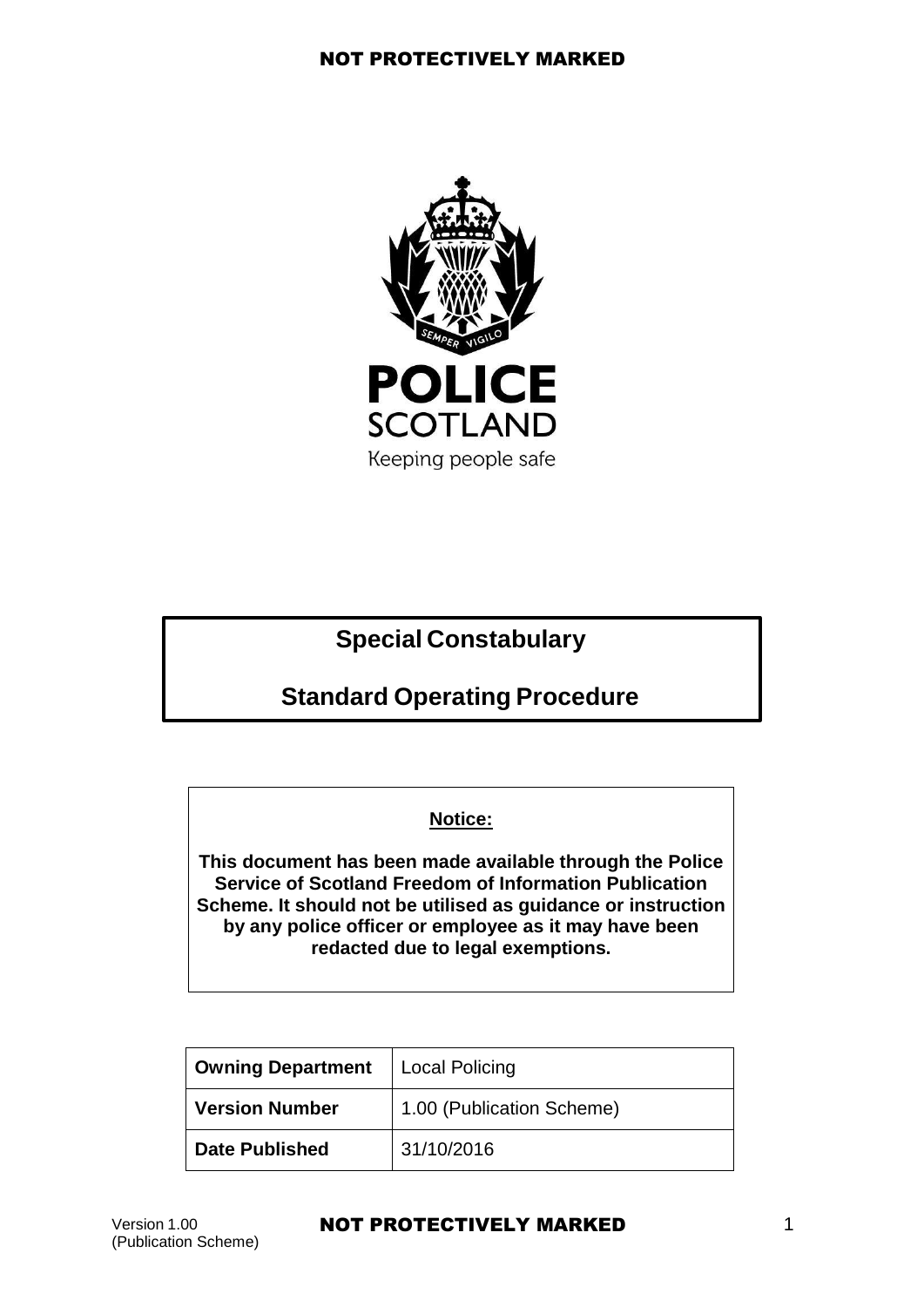# **Compliance Record**

| <b>Equality Impact Assessment: Date Completed / Reviewed:</b> | 25/09/2016 |
|---------------------------------------------------------------|------------|
| Information Management Compliant:                             | Yes        |
| Health and Safety Compliant:                                  | Yes        |
| <b>Publication Scheme Compliant:</b>                          | Yes        |

## **Version Control Table**

|              | Version   History of Amendments | <b>Approval Date</b> |
|--------------|---------------------------------|----------------------|
| $\vert$ 1.00 | <b>Initial Approved Version</b> | 20/10/2016           |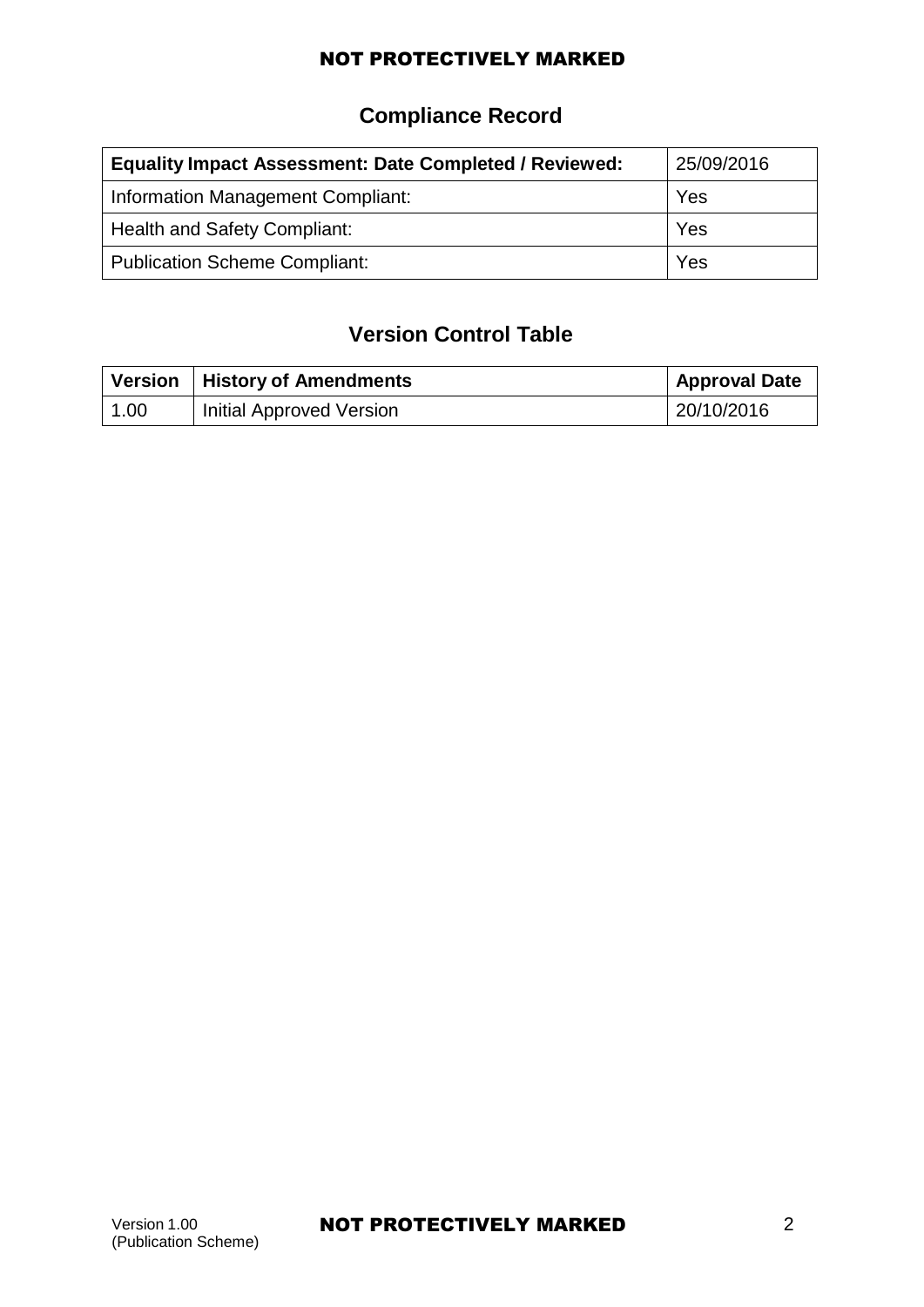## **Contents**

- 1. [Purpose](#page-3-0)
- 2. Duty [and Conditions](#page-3-1) of Service
- 3. [Recruitment](#page-8-0) and Training
- 4. [Deployment](#page-11-0)
- 5. [Performance](#page-19-0)
- 6. [Allowances and Expenses](#page-21-0)
- 7. [Misconduct](#page-24-0)
- 8. [Complaints](#page-30-0) About the Police
- 9. [Resignation and](#page-30-1) Retiral
- 10. [Maternity](#page-31-0)

| Appendix 'A' | <b>Transfer Between Divisions</b>     |
|--------------|---------------------------------------|
| Appendix 'B' | <b>Transfer Within Division</b>       |
| Appendix 'C' | <b>Excluded Occupations</b>           |
| Appendix 'D' | <b>Associated Legislation</b>         |
| Appendix 'E' | <b>Associated Reference Documents</b> |
| Appendix 'F' | <b>Core Competencies</b>              |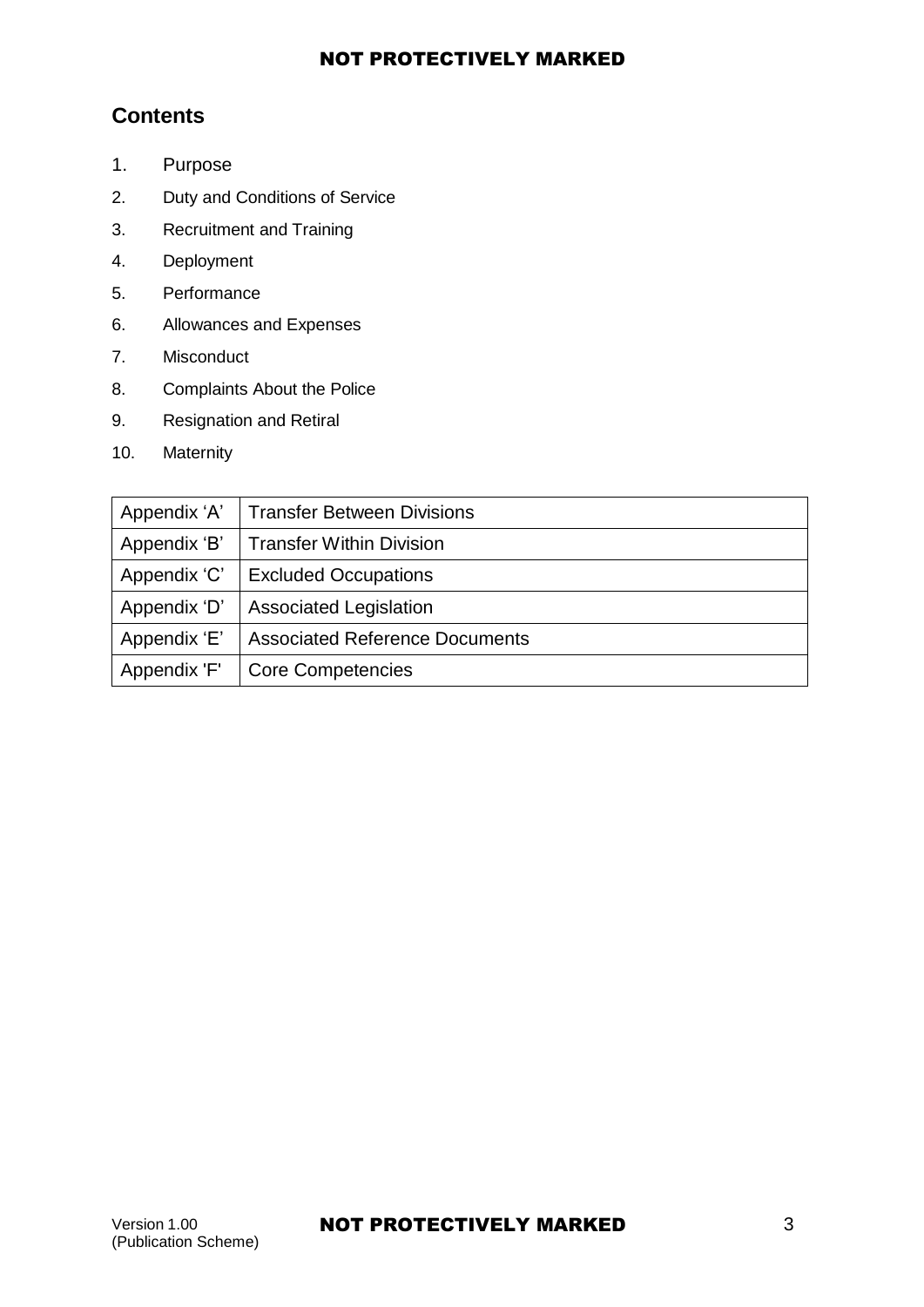## <span id="page-3-0"></span>**1. Purpose**

- 1.1 This Standard Operating Procedure (SOP) provides guidance in relation to the Special Constabulary within Police Service of Scotland, hereinafter referred to as Police Scotland. Special Constables are volunteer police officers who make a significant contribution to keeping our communities safe by undertaking a wide range of policing duties and demonstrating a very high level of personal commitment.
- 1.2 The guidance contained within this SOP gives direction in key areas that are unique to Special Constables. In many respects procedures for Special Constables are similar to those for regular officers and provisions for Special Constables are also contained in other Police Scotland SOPs.
- 1.3 Any reference to System to Co-ordinate Personnel and Establishment (SCOPE) records within this SOP, relate to the SCOPE record and post applicable to the individuals duty as a Special Constable.
- 1.4 All records will be retained and destroyed in accordance with the Records [Retention SOP.](https://spi.spnet.local/policescotland/guidance/Standard%20Operating%20Procedures/Record%20Retention%20PSoS%20SOP.pdf)

## <span id="page-3-1"></span>**2. Duty and Conditions of Service**

2.1 Regulations and Conditions of Service for Special Constables are contained within the Police Service of Scotland (Special Constables) Regulations 2013, hereinafter referred to as 'the Regulations' and the Police and Fire Reform [\(Scotland\) Act](http://www.legislation.gov.uk/asp/2012/8/contents) 2012, the main requirements of which are detailed below.

#### **2.2 Jurisdiction**

2.2.1 A Special Constable has all the powers and privileges of a sworn constable throughout Scotland.

## **2.3 Duty**

- 2.3.1 It is the duty of a Special Constable:
	- to prevent and detect crime;
	- to maintain order;
	- to protect life and property;
	- to take such lawful measures, and make such reports to the appropriate prosecutor, as may be needed to bring offenders with all due speed to justice, a constable must take every precaution to ensure that a person charged with an offence is not unreasonably or unnecessarily detained in custody;
	- where required, to serve and execute a warrant, citation or deliverance issued, or process duly endorsed, by a Lord Commissioner of Justiciary,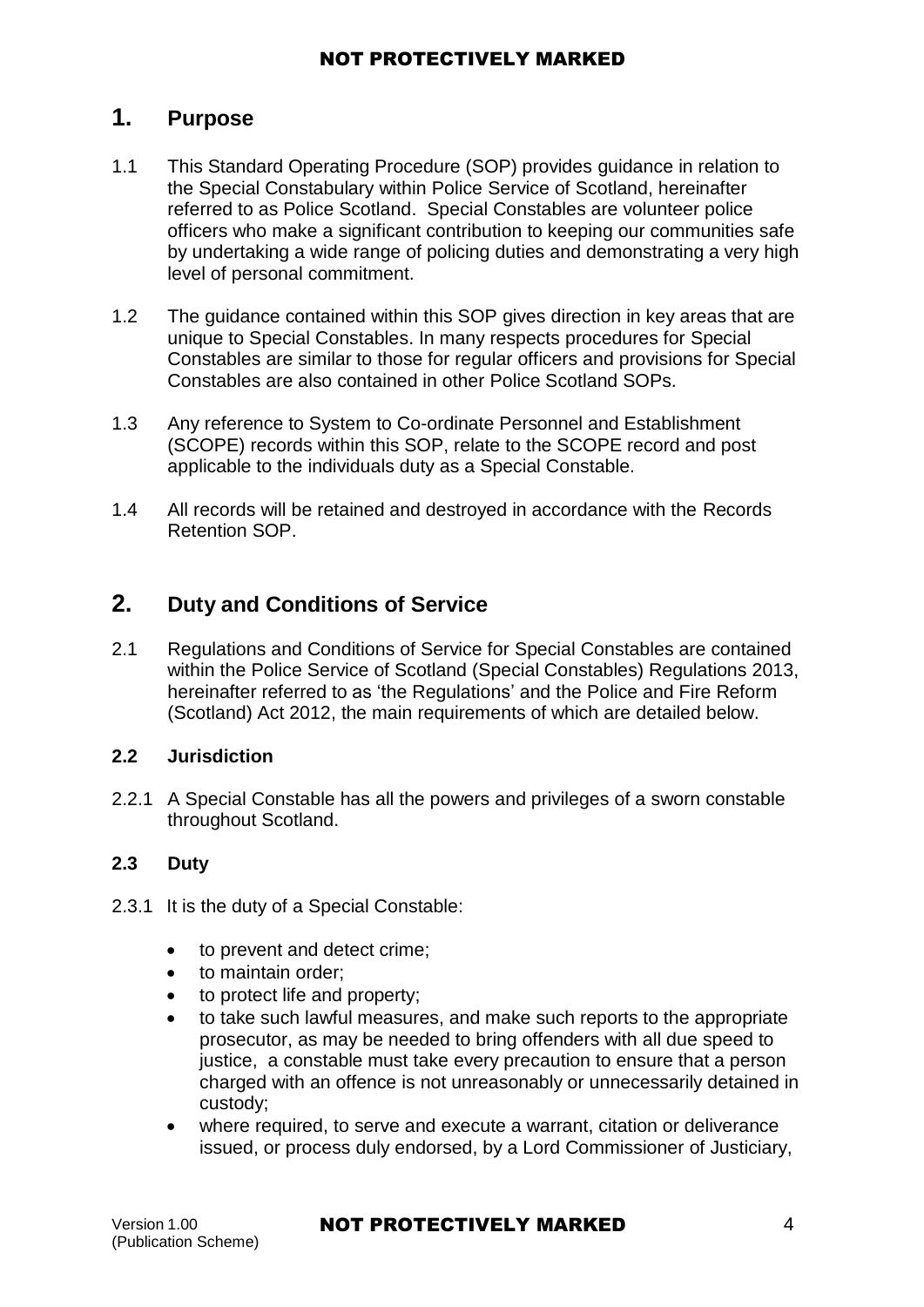sheriff, justice of the peace or stipendiary magistrate in relation to criminal proceedings; and

- to attend court to give evidence.
- 2.3.2 It is an offence for a Special Constable to neglect or violate the duties of a constable.
- 2.3.3 Special Constables must carry out lawful orders and must punctually and promptly perform all appointed duties and attend to all matters within the scope of that constable's office.
- 2.3.4 The vision for the Special Constabulary is that it is embedded within the structure of Police Scotland, providing efficient and effective policing contributing to keep people safe. It is seen as an attractive volunteering opportunity for members of the public to contribute to enhancing the safety and wellbeing of people, places and communities in Scotland.

### **2.4 Restrictions on Private Life**

- 2.4.1 A Special Constable must at all times abstain from any activity which is likely to interfere with the impartial discharge of that Special Constable's duties, or which is likely to give rise to the impression among members of the public that it may so interfere.
- 2.4.2 A Special Constable must not take any active part in politics.
- 2.4.3 A Special Constable must not wilfully refuse or neglect to discharge any lawful debt.
- 2.4.4 All Special Constables must ensure their SCOPE record is accurate and provide updates accordingly through submission of Form 123-005 (Notification of Change in Circumstances). Each officer must ensure their home address, contact telephone number, email address and next of kin are entirely accurate along with all other personal information.

#### **2.5 Personal Security**

- 2.5.1 All Special Constables must be aware of the current Threat Level and Alert State.
- 2.5.2 All operational Special Constables must ensure that they are certified and authorised to carry and use all Personal Protective Equipment (PPE) including irritant spray in accordance with Force Policy. Each officer's irritant spray certification card may be requested by a relevant divisional supervisor prior to each deployment.
- 2.5.3 All Special Constables on operational duty must be in possession of or have immediate access to an Airwave terminal. It is the responsibility of each Special Constable to ensure their terminal is fully operational.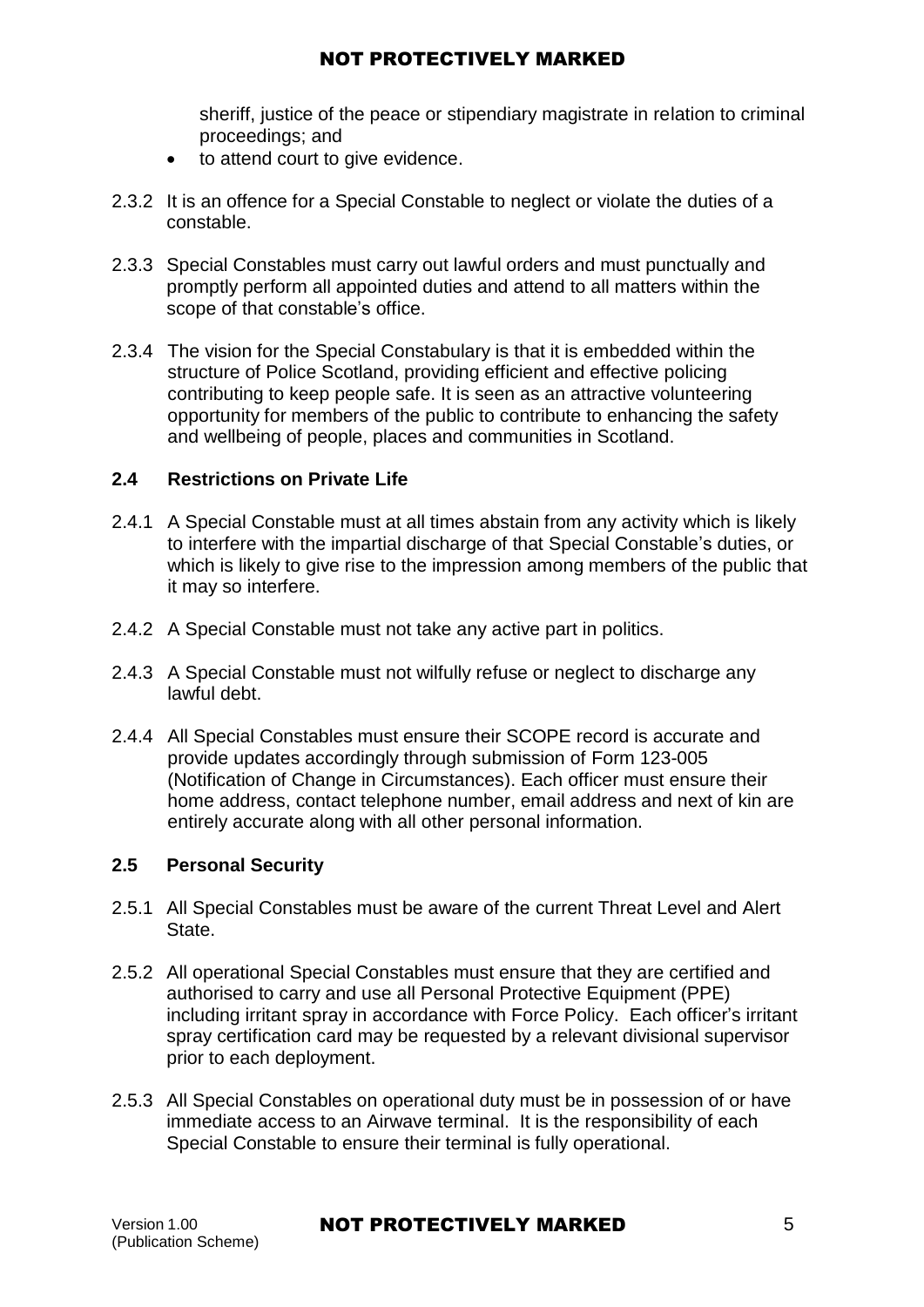- 2.5.4 All Special Constables on police premises must display their warrant card.
- 2.5.5 Special Constables:
	- Must not travel in identifiable uniform to and from duty;
	- Must not wear police lanyards except on duty;
	- Be aware of parking in the same place and walking to/from police premises whilst being identifiable as a police officer (e.g. carrying marked kit bags or uniform);
	- Be cautious about disclosing that they are a Special Constable when not on duty; and
	- Must review social media profiles to minimise vulnerability through being identified as a Special Constable.
- 2.5.6 Full guidance is contained within the force Intranet under The Threat Level [section.](https://spi.spnet.local/policescotland/news/Pages/Topics/Threat-Level.aspx)

## **2.6 Business Interests / Secondary Employment (BISE)**

- 2.6.1 In accordance with the Regulations, a Special Constable must not have a business interest without the consent of the Chief Constable. Business interest means where an individual:
	- Is employed in **any** occupation, or
	- holds any appointment, or
	- has an interest in any licence, certificate or permit as detailed below
- 2.6.2 Where a Special Constable, or any member of their family living with them, holds any licence, certificate or permit granted in pursuance of the laws relating to liquor licensing, betting and gaming or regulating places of entertainment in Scotland or has any pecuniary interest in such licence, certificate or permit then, unless it has been previously notified to the Chief Constable, they must submit a subject report detailing the business interest to the National Coordinator via their Divisional Single Point of Contact (SPOC). The National Coordinator will examine the details and report to the Chief Constable where there is a potential conflict of interests.
- 2.6.3 The Recruiting department are responsible for checking excluded occupations against entry criteria and facilitating the approval of business interests for special constables prior to appointment. They are also responsible for linking in with key stakeholders when a special constable is being appointed to Police Scotland who has a business interest. Further information can be sought the Recruitment Department.
- 2.6.4 Serving Authority / Police Staff who apply for the Special Constabulary and who have a BISE must have in place the agreement and permission of their respective Divisional Commander / Head of Department for that BISE.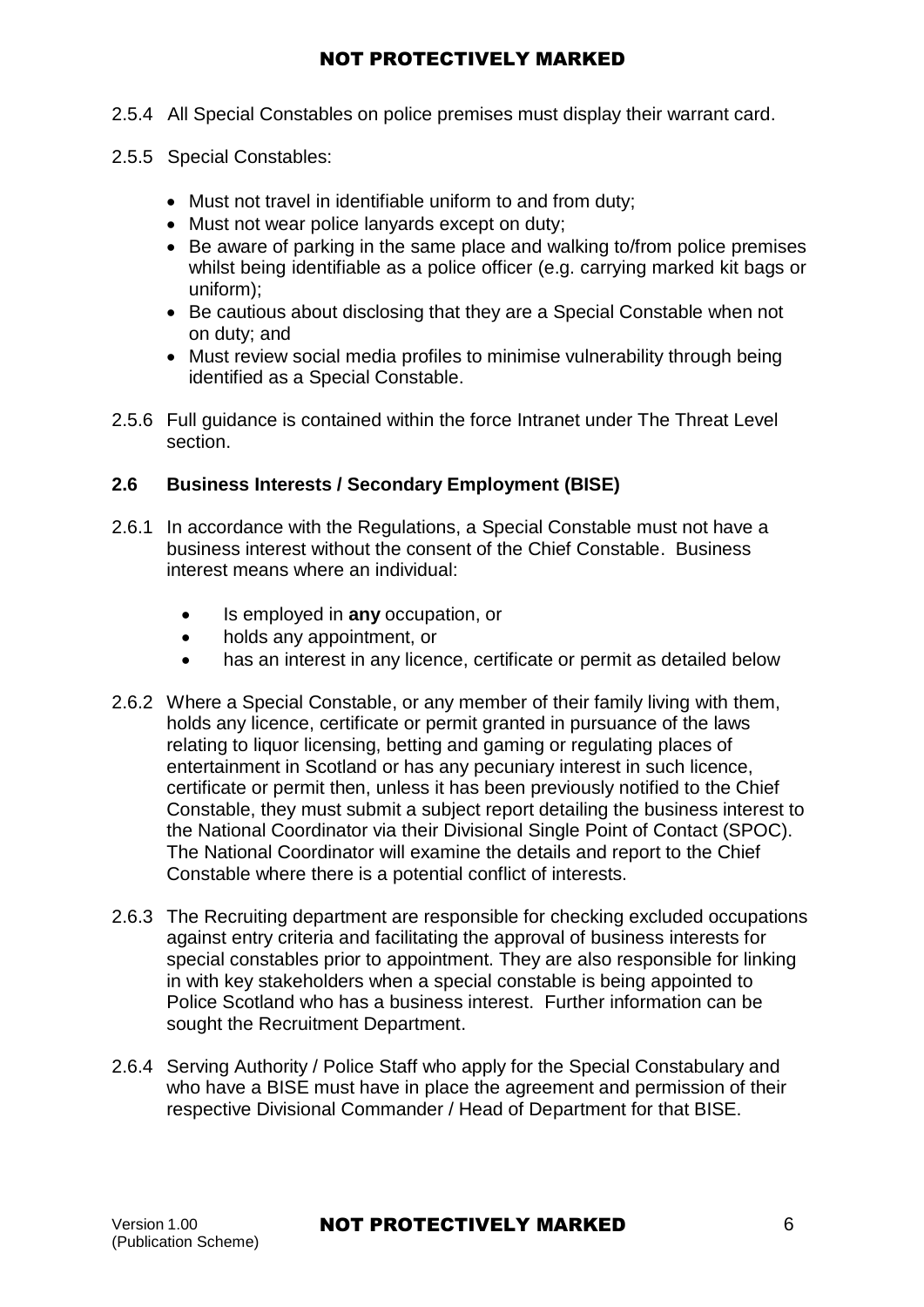- 2.6.5 If a Special Constable changes external occupation he/she must give written notice to the Chief Constable on Form 123-005 (Notification of Change in Circumstances – Further Changes Required section) to their Divisional SPOC.
- 2.6.6 Some occupations are not compatible with the role of a Special Constable and are detailed in Appendix 'C'. The Divisional SPOC will check the new occupation against the list of Excluded Occupations and where it is excluded then advise the Special Constable to submit a subject report detailing the circumstances to the National Coordinator via their Divisional Superintendent (portfolio holder).
- 2.6.7 Serving Special Constables in an Excluded Occupation should contact their Divisional SPOC.
- 2.6.8 The External Business Interests section of the SCOPE Personal Record will be used to record a Special Constable's primary employment. Any potential conflict should be identified at the Vetting stage and no conflict should exist. It is also be used to indicate primary employment working pattern to assist resource planning. It is completed as follows:
	- Personal Record, Personal Details, External Business Interests;
	- Business Name Full company name required
	- Nature Of Business Job Title
	- Restrictions this is a free text field that can be populated with the normal average weekly hours worked with their primary employer standard along with any standard weekly start and end times for their daily employment i.e. 37 hrs per week, Mon-Fri 9am – 5.30pm.
- 2.6.9 Divisional SPOC's should have access to the SCOPE Personal Details tab of all Special Constables within their division.

## **2.7 Warrant Card, Uniform and Equipment**

- 2.7.1 Uniform, Warrant Card and equipment issued to a Special Constable must only be used for the purpose of carrying out that individual's duties as a Special Constable.
- 2.7.2 Uniform, warrant card and equipment remains the property of Police Scotland and must be returned when the Special Constable leaves (see section 9 Resignation and Retiral). All equipment issued to Special Constables should be audited, and an accurate audit will be maintained throughout the officer's service.
- 2.7.3 In the event of any uniform or equipment (including warrant card) being lost or stolen the circumstances are to be reported immediately to a supervisory officer who is to report the matter to the Local Commander.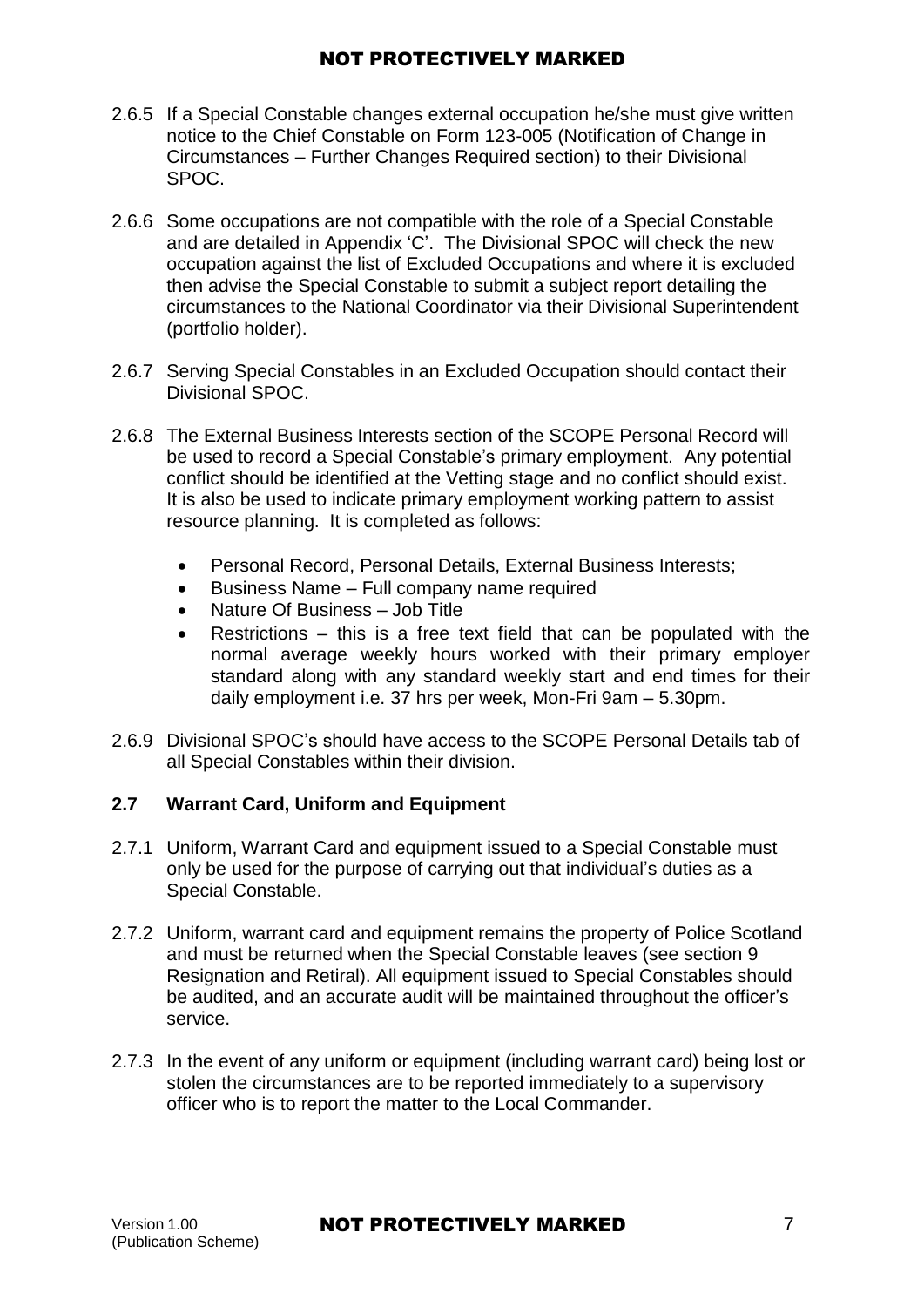2.7.4 Special Constables should complete a uniform requisition form for replacement uniform and equipment, which must be endorsed by an authorising officer.

### **2.8 Occupational Health and Wellbeing**

- 2.8.1 Police Scotland has a responsibility to consider and protect the welfare of Special Constables. Supervisors must consider their welfare and provide appropriate guidance / support as required. Further information is available from the Health and Wellbeing Team.
- 2.8.2 Special Constables are also able to access the Employee Assistance [Programme.](https://spi.spnet.local/commonservices/people-and-development/wellbeing/Pages/AXA-PPP-Newsletters.aspx)
- 2.8.3 Where any Special Constable has suffered health or disability related issues, consideration should be given to referral to Occupational Health (OH) Services. Where it is felt an officer may not be suitable to deploy until an OH [Referral h](https://spi.spnet.local/policescotland/guidance/Force%20Forms/Police-Scotland/Occupational%20Health%20Referral.doc)as been made and advice received, it is the responsibility of either an operational supervisor or the Divisional Coordinator to ensure the SCOPE record for that individual is marked as 'restricted/protected duties' until such time that OH have deemed the officer 'fit for duty'.
- 2.8.4 Line Managers/Divisional Coordinators have a responsibility to refer any individual who fulfils any of the following criteria to Occupational Health:
	- they have been, or are expected to be, continuously absent for over 28 calendar days within their place of external occupation; or
	- they have self-reported to their manager, that they are experiencing psychological ill health (including work related stress); or
	- on a risk assessed basis if they have a musculo-skeletal injury or condition. The risk assessment will take into account the physical demands of the individual's role and any previous history of similar injury; any absence or health issue which gives a line manager concern about the ability of an individual to attend work and/or carry out the duties of their role in a regular and reliable manner; or
	- where appropriate under other circumstances e.g. considerations in terms of the Disability [in Employment](https://spi.spnet.local/policescotland/guidance/Standard%20Operating%20Procedures/Disability%20in%20Employment%20SOP.pdf) SOP.
- 2.8.5 An OH referral should be made by an individual's line manager.
- 2.8.6 Disability is not always connected to medical conditions should any reasonable adjustments be required, it is the responsibility for the Special Constable to raise this with their Line Manager (through the Divisional SPOC if required).

#### **2.9 Members of Police Staff**

2.9.1 Members of Police Staff who are also Special Constables should refer to the Special Leave SOP in relation to supported deployments.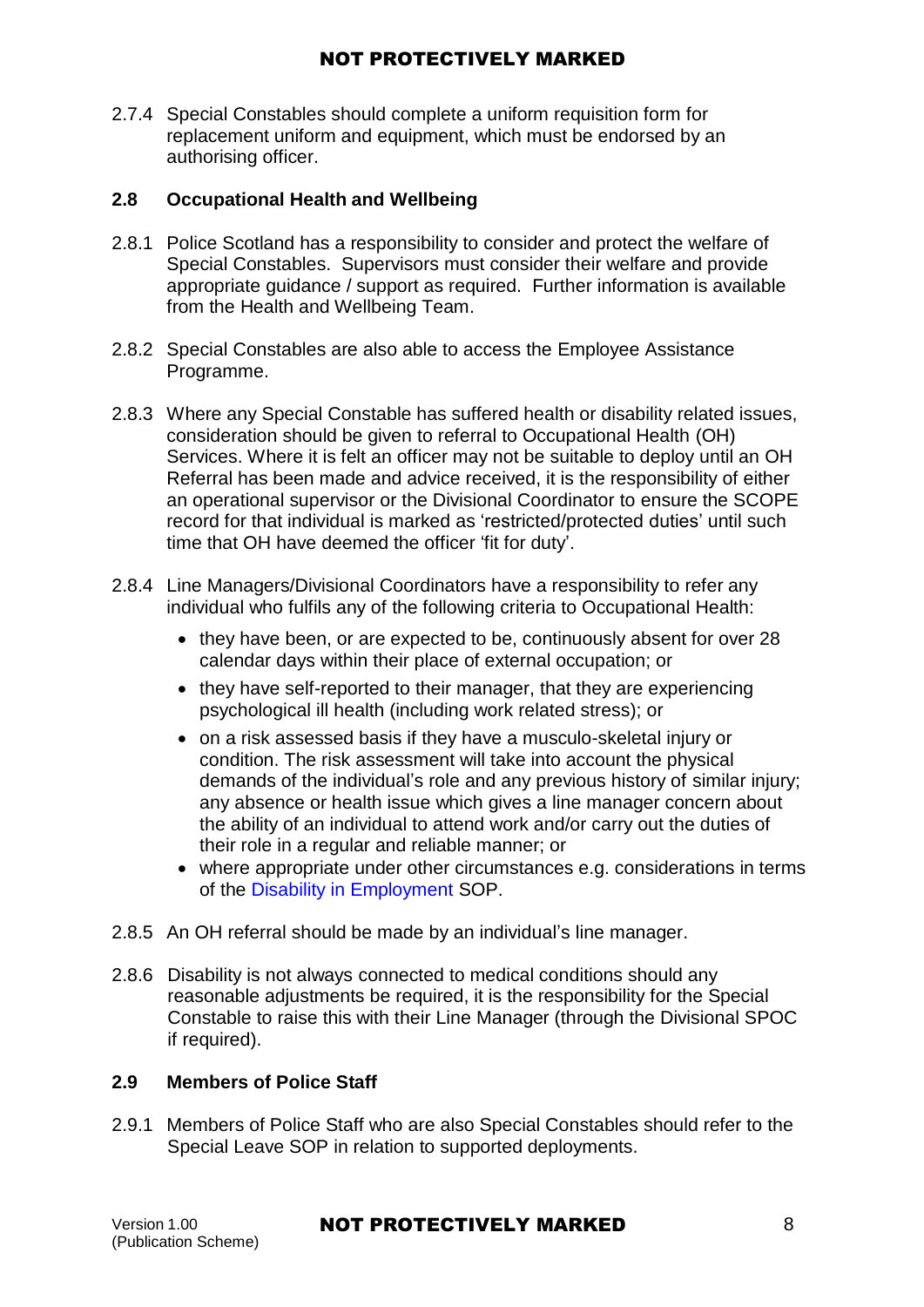2.9.2 Where a Special Constable is also a member of Police Staff and sustains an injury on duty as a Special Constable, the individuals' injury will be recorded on the Special Constable's SCoPE record but not recorded on the individual's substantive record. The substantive line manager has primacy however for managing any subsequent absence with updates provided to the Divisional SPOC to ensure any updates relevant to future deployments as a Special Constable are fully considered.

## **2.10 Scottish Police Federation**

- 2.10.1 Special Constables are, by virtue of their appointment, members of the Scottish Police Federation in accordance with section 4(1)(b) of the Police Federation (Scotland) Regulations 2013. The Police Federation Scotland Rules (made in accordance with the Regulations) provide amongst many other matters, the detail regarding the entitlements of all its members.
- 2.10.2 Special Constables can join the Scottish Federation Voluntary Fund on payment of the appropriate subscription. Membership of the Voluntary Fund provides legal advice / assistance in connection with cases of road accidents, discrimination, defamation, employment tribunals, injuries on-duty and conduct. Details can be obtained from The Scottish Police Federation.

### **2.11 Police Treatment Centres**

- 2.11.1 The Police Treatment Centres is a registered charity supported by voluntary donations from serving police officers. The charity provides two treatment centres where serving and retired police officers can receive rest, recuperation and treatment following an illness or injury with the aim of assisting their return to better health. The Centres are St Andrews in Harrogate, North Yorkshire, and Castlebrae in Auchterarder, Perthshire.
- 2.11.2 Police Treatment Centre facilities will be available to Special Constables from 1<sup>st</sup> January 2016 who suffer an injury or illness in the execution of their duty as a Constable.

## <span id="page-8-0"></span>**3. Recruitment and Training**

#### **3.1 Recruitment**

3.1.1 The Recruiting department are responsible for the recruitment and selection of Special Constables. Serving Special Constables who wish to apply to become a regular police officer should refer to the Police Scotland website for further information relating to entry criteria, process and reapplication.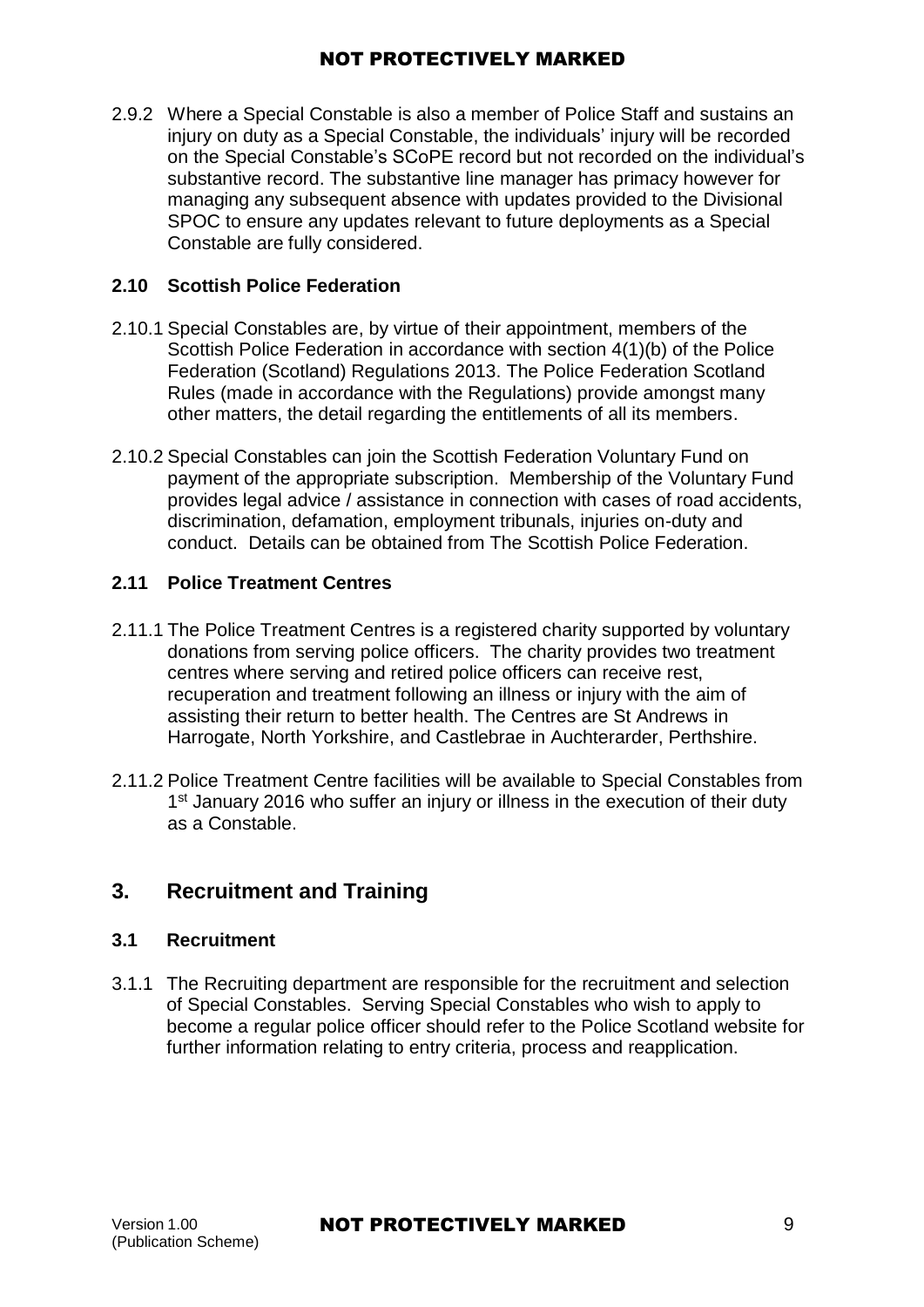- 3.1.2 Divisions are responsible for proactive recruitment of Special Constables and are encouraged to hold local events to assist with Special Constable Recruitment. Divisions will be provided with guidance and will be supported by the Recruitment Department and Corporate Communications in relation to local recruitment events. This will ensure all events and associated materials are aligned to the corporate marketing strategy.
- 3.1.3 Where a Special Constable is undergoing the recruitment process to become a full time police officer and any issues are identified at the medical stage, the recruitment department confirm the officer is still able to continue deployment as a Special Constable until final guidance is received from OH.
- 3.1.4 Special Constables are to be vetted to the same standard as full time police officers.
- 3.1.5 Where a Special Constable is undergoing the vetting process to become a full time police officer, the Force Vetting Unit will take into consideration any comments made by a Special Constable's supervisors. In particular, weight should be given to any comments of a notably supportive, or alternatively, negative nature.
- 3.1.6 Where a Special Constable fails their Recruitment Vetting in an attempt to become a full time police officer, consideration must be given as to their suitability to remain in the Special Constable post. Local arrangements may be sufficient to mitigate any risk, with restrictions being a further consideration in conjunction with any relevant care package. In this matter guidance should be sought from the National Special Constable Coordinator in conjunction with the relevant Vetting Manager.
- 3.1.7 Where a Special Constable's external employment involves working with the police, provided they hold a current Recruitment Vetting, there will generally be no requirement for Non-Police Personnel Vetting (NPPV). Where the requirement is for NPPV level 3, additional financial checks may be required.
- 3.1.8 Where any failure of vetting concern is noted, and the special constable is also a member of police staff, consideration should be given to the employee's suitability for that role.

## **3.2 Employer Supported Policing (ESP)**

3.2.1 ESP schemes are partnerships established between the police and external businesses to support employees in undertaking volunteering roles such as Special Constables. Benefits through paid leave to undertake policing duties are provided by the external employer. Any such schemes which are under consideration locally should be referred to the National Coordinator before being progressed. The National Coordinator will ensure Recruitment and Training, Leadership and Development are fully sighted on any large scale recruitment initiatives through ESP.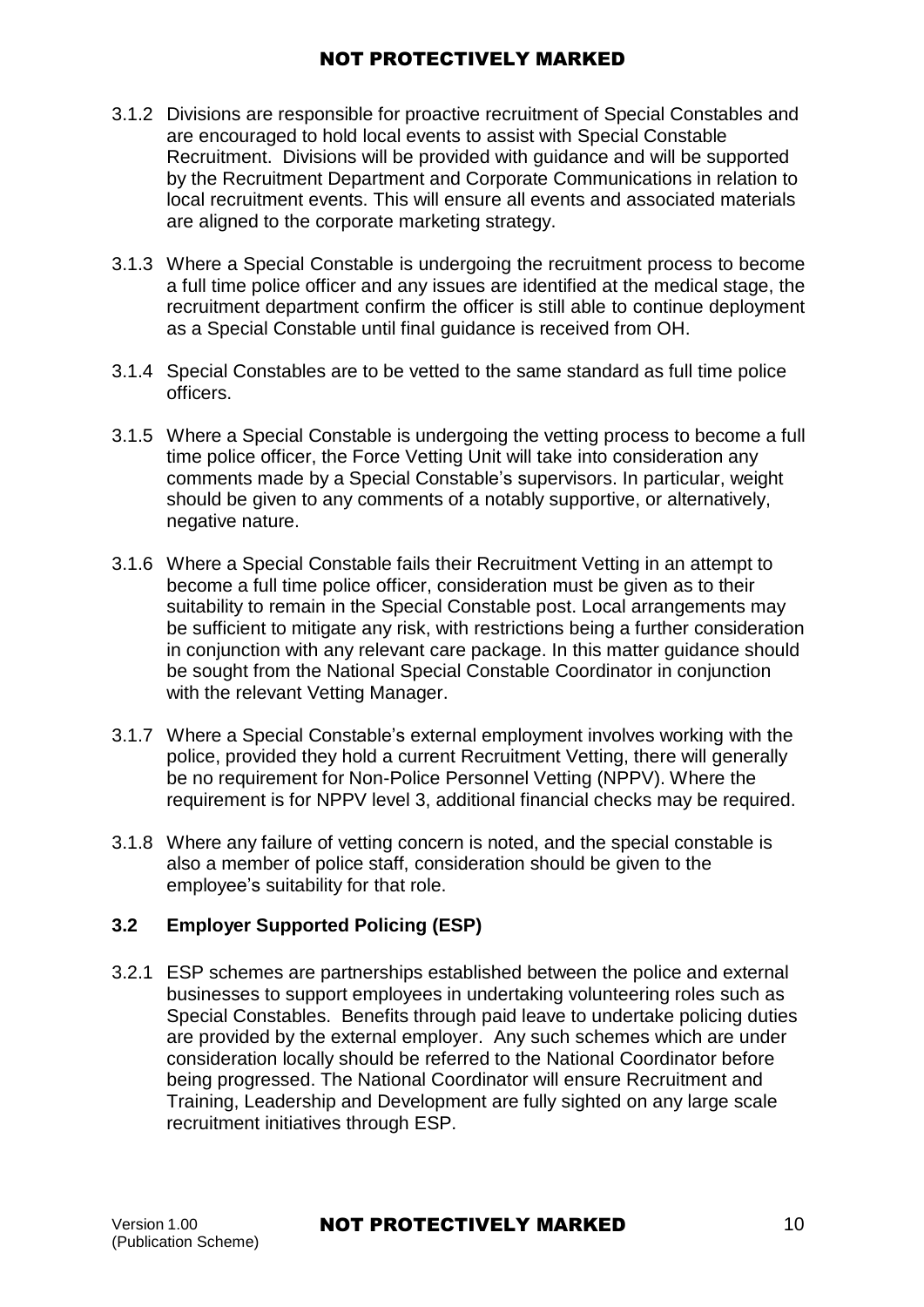3.2.2 Any organisation who seeks to take part in the Employer Supported Policing scheme must discuss this in the first instance with the National Coordinator for Special Constables.

### **3.3 National Special Constable Training Programme**

- 3.3.1 New recruits to the Special Constabulary must follow the National Special Constable Training Programme under direction of Training, Leadership and Development. The initial training for Special Constables consists of Initial Training which concludes with assessed practical exercises and a final examination.
- 3.3.2 Only Special Constables who achieve the recognised 'pass' mark for the final examination will thereafter be 'sworn in' as Special Constables. Appropriate examination resit opportunities will be provided by Training, Leadership and Development, however should an officer fail this examination after 3 attempts they will be classed as unable to carry out the duty of a Special Constable and will be required to resign.
- 3.3.3 A time delay for re-application should be considered. Nevertheless the Special Constable performance, attitude and suitability for the role, should be considered along with the failed exam results when considering an officers reapplication.

### **3.4 Continuous Professional Development**

- 3.4.1 Development can be provided through training courses, eLearning or working with specialist departments. Special Constables are expected to take responsibility for their own development and should raise any development needs with their supervisors.
- 3.4.2 All Special Constables are required to maintain their Officer Safety Training in line with regular constables (annual requalification). Failure to requalify within a 12 month period will prevent an officer being able to deploy. Prior to attending Officer Safety Training, all Special Constables are required to complete the Scottish Police Emergency Life Support (SPELS) online training and achieve a 'pass'.
- 3.4.3 Any compulsory e-training or Moodle training packages must be completed at the earliest opportunity. Where an officer fails to maintain mandatory training packages, the Special Constable may not be permitted to carry out further deployments until this has been 'passed'.
- 3.4.4 Attendance on training courses is based on operational need and divisions should allocate places to Special Constables on the basis of operational demand. Special Constables should use the same process as regular officers in line with the Training Administration SOP.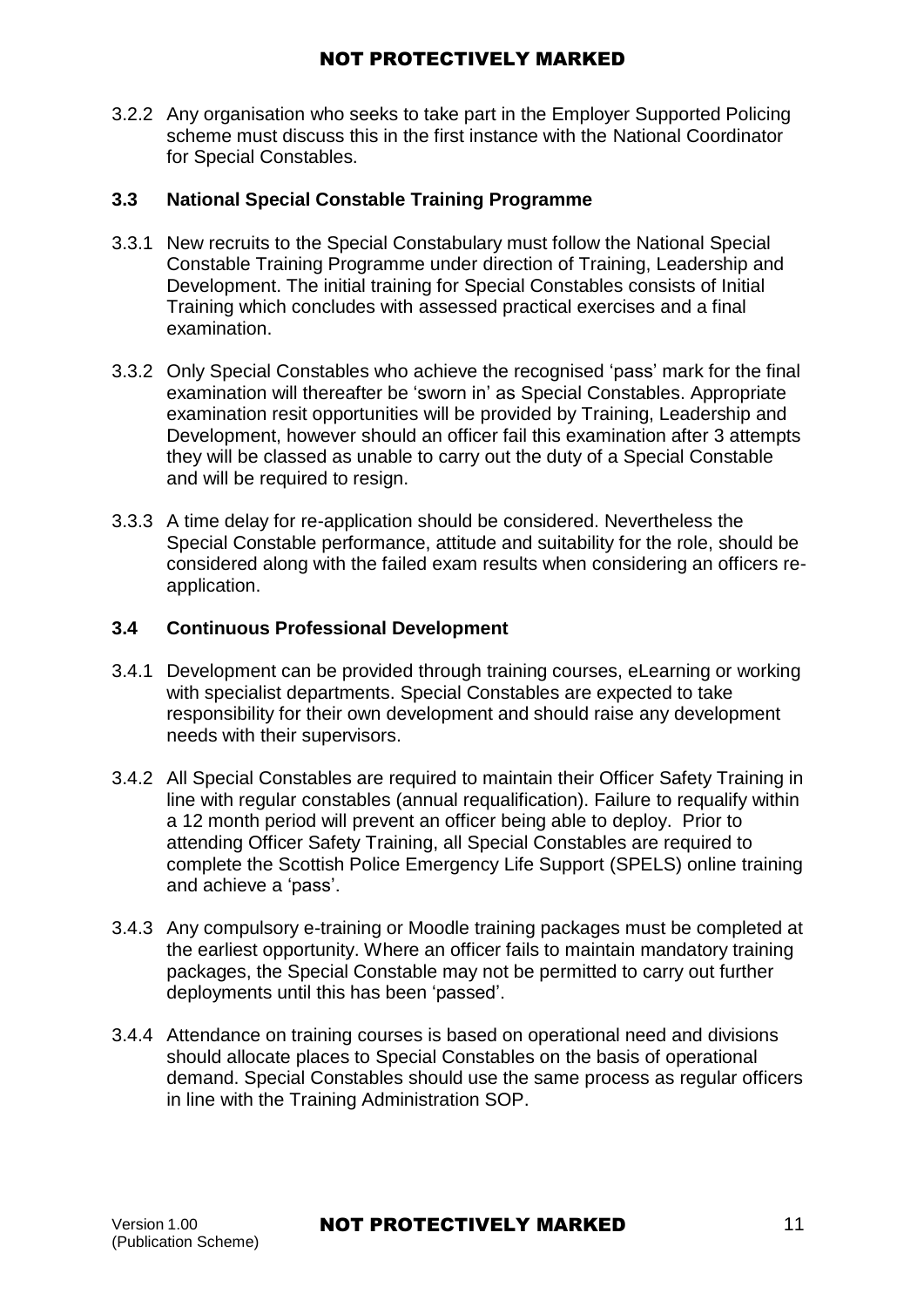### **3.5 Postings and Transfer Procedure**

- 3.5.1 The Postings and Transfer (Police Officers) SOP section 2(b) states that if a Special Constable requests a transfer of division this may be facilitated. Special Constables are volunteers and wherever possible, Police Scotland will accommodate their personal circumstances / preferences in postings and transfer. Advice can be sought from the Regional Special Constable Coordinators (North, East and West).
- 3.5.2 Requesting a Transfer between Divisions:
	- A brief guide on how to request and process a transfer within a Division for Special Constables is included at Appendix A.
- 3.5.3 Requesting a Transfer within Division:
	- A brief guide on how to request and process a transfer within a Division for Special Constables is included at Appendix B.

#### **3.6 ICT Access and Training**

- 3.6.1 Special Constables should have access to ICT systems required for the performance of their duties. While ICT systems are being standardised, access should be determined on the basis of local need. Requests for ICT system access should be made to the Divisional SPOC in the first instance identifying the business need for this request. Access should only be grated to officers on the completion of the Counter Corruption Moodle training package or equivalent training relevant to Data Protection protocols.
- 3.6.2 Where Special Constables are also members of Police Staff, they must access only those systems applicable to the role they are carrying out at that time.

## <span id="page-11-0"></span>**4. Deployment**

#### **4.1 Coordination Overview**

- 4.1.1 The Force structure for coordination of the Special Constabulary is:
	- National Strategic Responsibility Assistant Chief Constable
	- National Coordinator Inspector
	- Three Regional Coordinators North, East and West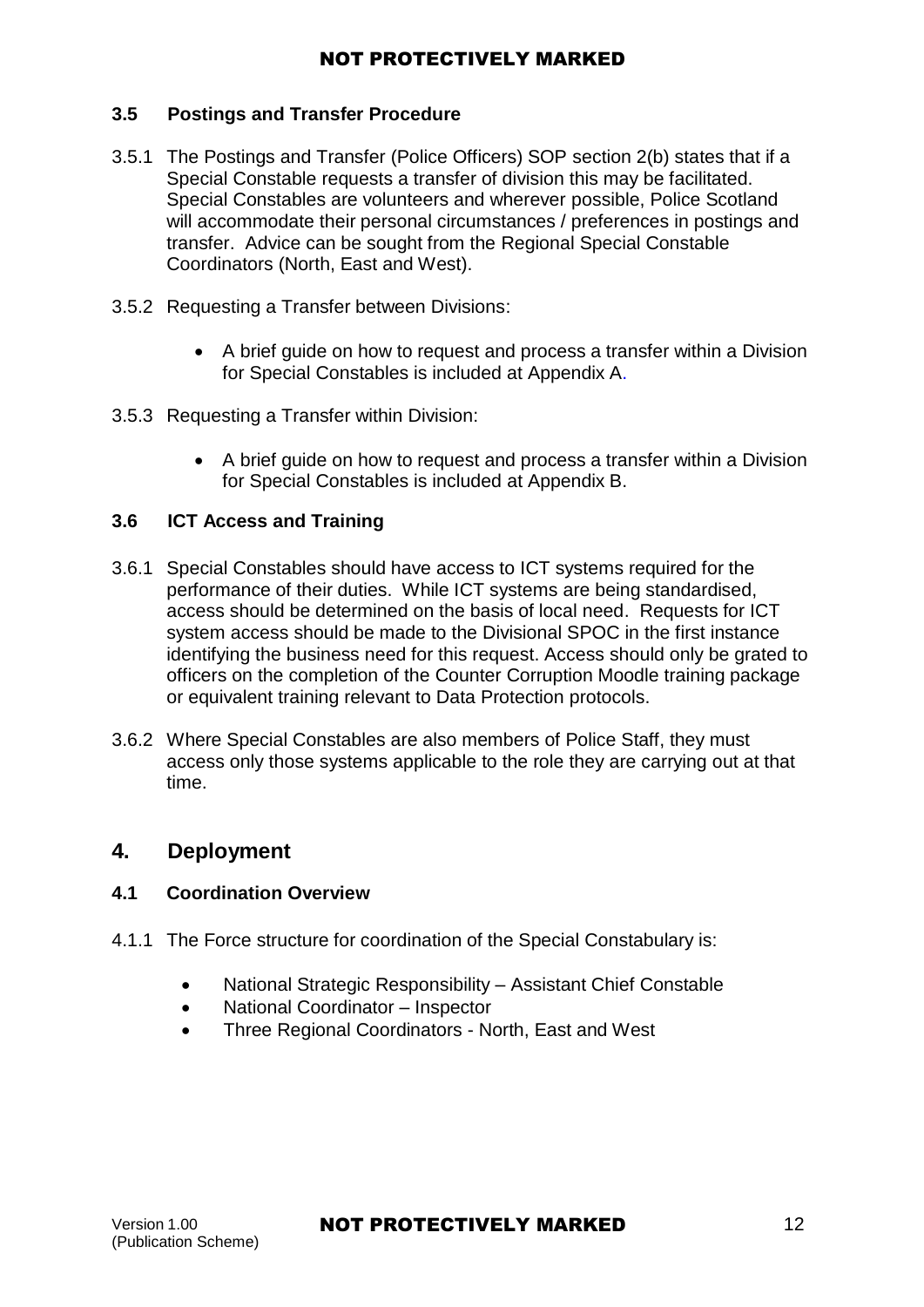- 4.1.2 This links to the Divisional coordination structure of:
	- Divisional Portfolio Holder Superintendent
	- Divisional Liaison Officer Chief Inspector (Support / Service Delivery)
	- Divisional SPOC Individual nominated by Chief Insp (Support / Service Delivery).
- 4.1.3 The National Coordinator is responsible for linking the work of Recruiting, Training and Local Policing in relation to the Special Constabulary.
- 4.1.4 The Regional Coordinators support the work of Divisions and provide a link between Divisions and the National Coordination structure.

## **4.2 Line Management / Operational Supervision**

- 4.2.1 Each Special Constable will be allocated an Operational Sergeant as line manager on SCOPE. This supervisor is responsible for maintaining regular contact with the Special Constable and providing support/guidance as appropriate. They should also be in a position to provide a reasonable appraisal of the Special Constable's performance if needed. In some circumstances, where the Special Constable does not work regularly with a single shift, the Divisional Special Constable Coordinator must ensure a minimum level of contact per month.
- 4.2.2 The Line Manager/Divisional Coordinator is responsible for overseeing the Special Constables ongoing training and development. The exact approach taken can be flexible to reflect local needs particularly in the case of Special Constables on secondment to a specialist department however, whichever approach taken must ensure that proper management is maintained.
- 4.2.3 The Divisional SPOC should be on SCOPE as the alternative line manager for all Special Constables in his/her division or other suitable arrangements made to meet local needs.
- 4.2.4 When a Special Constable is on duty it will be the responsibility of on-duty supervisors to ensure they are appropriately managed. This will include:
	- Briefing/debriefing;
	- Unexplained non-attendance;
	- Deployment appropriate to their abilities and local needs; and
	- Providing feedback on performance.

It should be the responsibility of the relevant duty supervisor to ensure SCOPE is fully updated with an accurate record of the shifts worked by that officers, and should include any reported absence. It is imperative SCOPE should accurately reflect the hours the officer is on duty and details of their deployment.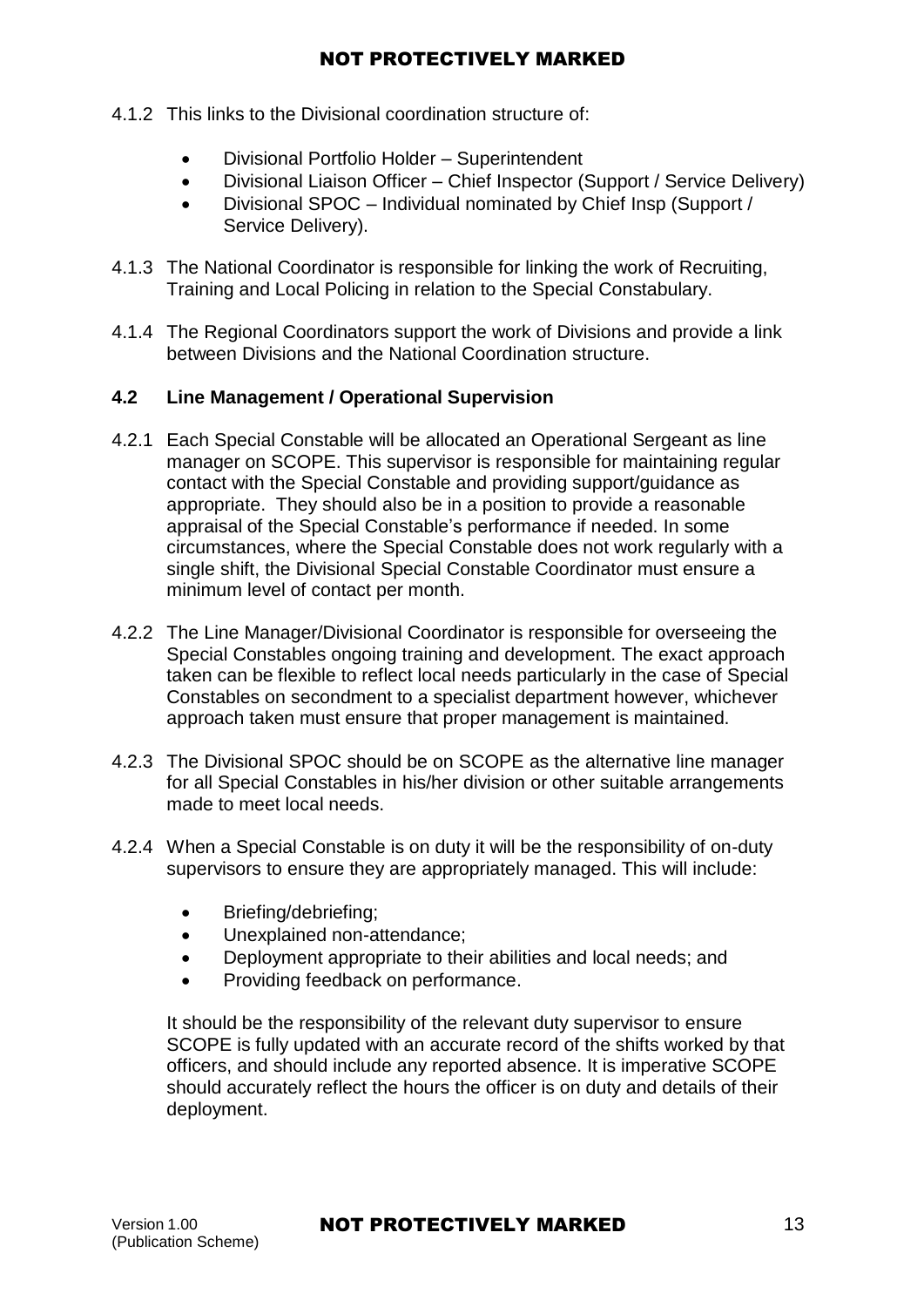- 4.2.5 All Special Constables must have regular contact (minimum once a month) with their relevant division. This may be in response to an email received by division, through deployment or by telephone. Should a Special Constable fail to deploy for a period of one month, the Divisional Special Constable Coordinator will ensure telephone contact is made. This will ensure any welfare issues are addressed at the earliest opportunity.
- 4.2.6 Regular contact will primarily be through email to the Special Constables home/private email as provided. Cognisance of the Government Protective Marking [Scheme SOP](https://spi.spnet.local/policescotland/guidance/Standard%20Operating%20Procedures/Government%20Protective%20Marking%20Scheme%20(GPMS)%20PSoS%20SOP.pdf) must be taken into account when information is being transferred electronically.
- 4.2.7 All Special Constables will be kept apprised of divisional and national information through the Monthly Special Constable Bulletin that is 'Not Protectively Marked' and sent to home email addresses. This ensures that officers who are temporarily unable to deploy due to personal circumstances or health related matters, are kept updated on matters affecting the Special Constabulary. Where information of 'Restricted' level and above applies, Special Constables will be asked to attend their local office to view this information on a police system at a time that is practical for them to do so.

## **4.3 Minimum Duty Hours**

- 4.3.1 Special Constables should try to commit to perform a minimum of 96 hours of operational duty per year, over and above the necessary training to develop and maintain their professional skills.
- 4.3.2 While all Special Constables should be encouraged to complete the minimum number of hours it is recognised that there may be personal circumstances which preclude this (e.g. illness, pregnancy or other commitments) and flexibility should be exercised in managing duty hours.
- 4.3.3 Special Constables should record the time and location of all police duty worked in their police issue notebooks or PDA's.

## **4.4 Attendance and Inactive Policy**

- 4.4.1 Where a Special Constable does not intend to complete duty over a calendar month then she/he should advise their line manager. Where a valid reason (e.g. health, pregnancy, work or family commitments) exists for being unavailable for duty then Police Scotland will support that officer until he/she is again available for duty. In such cases the line manager should notify the Divisional SPOC. This must be recorded on SCOPE as 'special leave – Special Constable Annual Leave/Sickness'.
- 4.4.2 Where a Special Constable has not been on duty during a calendar month and no contact has been received, then their line manager or Divisional SPOC will contact them to ascertain the reason and offer support, where required.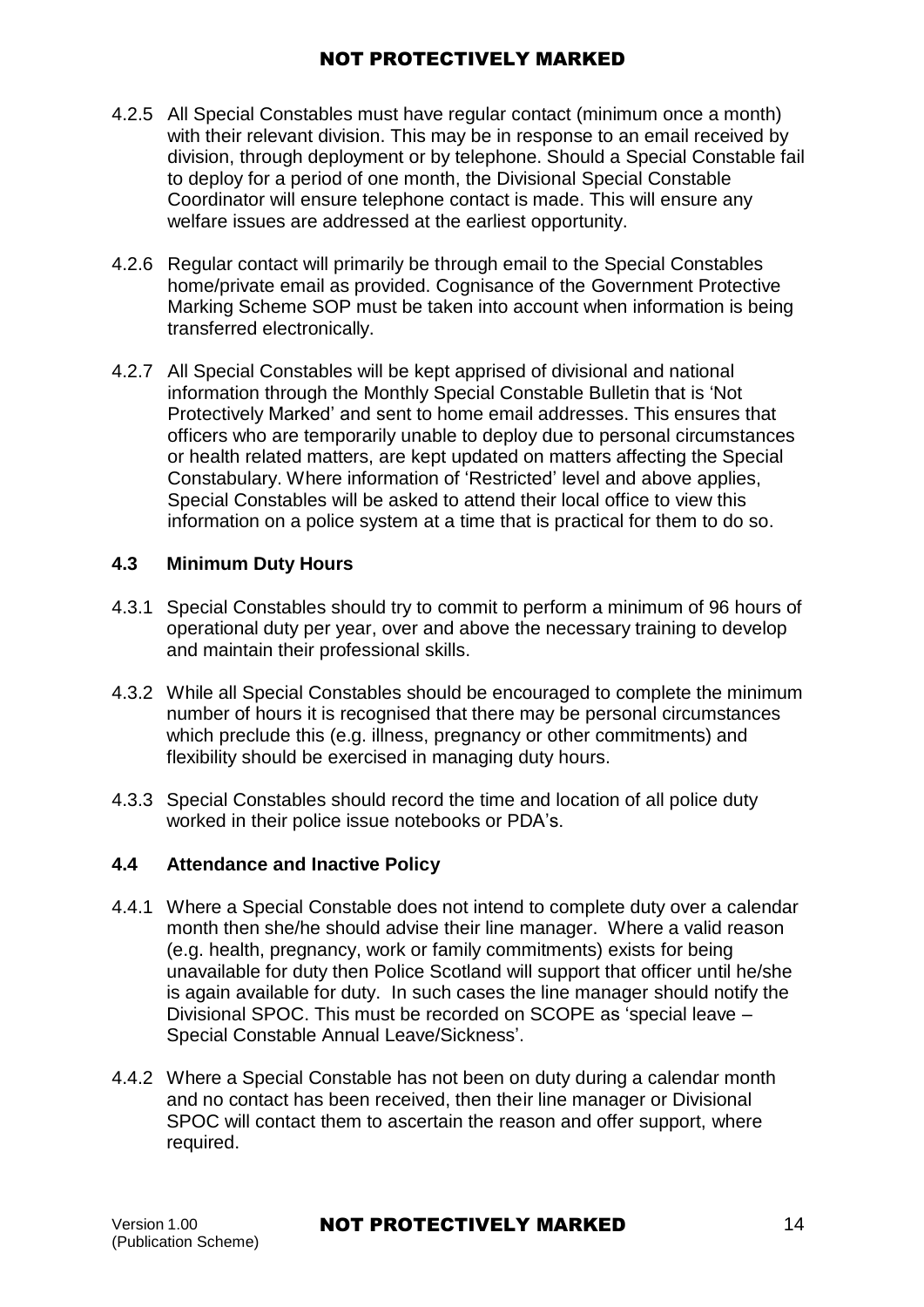- 4.4.3 Duty hours will be monitored and if, without reasonable grounds, the Special Constable continues for a second calendar month without completing any duty then they should again be contacted by the Divisional SPOC.
- 4.4.4 Throughout this process every encouragement should be provided to get the Special Constable back on duty and address any needs or concerns that they may have. If the Special Constable does not respond to the above measures after 3 calendar months, they should be interviewed by the Chief Inspector (Support/Service Delivery). The interview should be focused on supporting the Special Constable and getting them back to duty however, any Special Constable who no longer wishes to continue carrying out their duties should consider resignation.
- 4.4.5 Should a Special Constable fail to engage with the relevant Division for a period of 3 months or more, without reasonable excuse or explanation, the relevant ICT and access to the police premises should be withdrawn until the officer's allocated supervisor has engaged with them and the matter resolved.
- 4.4.6 It is the responsibility of Divisional Superintendents (Portfolio Holders) to ensure that the above policy is maintained.
- 4.4.7 A Special Constable who has not undertaken duty for a period of 6 months or more, without providing an explanation/reason, is classed as 'inactive'. Divisional Superintendents (Portfolio Holders) have a responsibility to minimise the number of inactive Special Constables in their division and to ensure steps are taken to contact and re-engage/resign those officers.
- 4.4.8 As there is a 'risk' identified with an inactive officer being out with regular police contact, yet still in possession of a police issue warrant card and uniform, inactive officers should be contacted without delay. This may involve attendance at the officer's home to establish their welfare and to seek consideration of resignation from the officer.
- 4.4.9 A Special Constable who has been granted a career break or who has not been in regular contact with Police Scotland and wishes to return to work, will be required to undertake the relevant vetting requirement if their period of non-contact has been for 12 months or more. The National Coordinator should be contacted to enable this to take place prior to the officer's return to duty.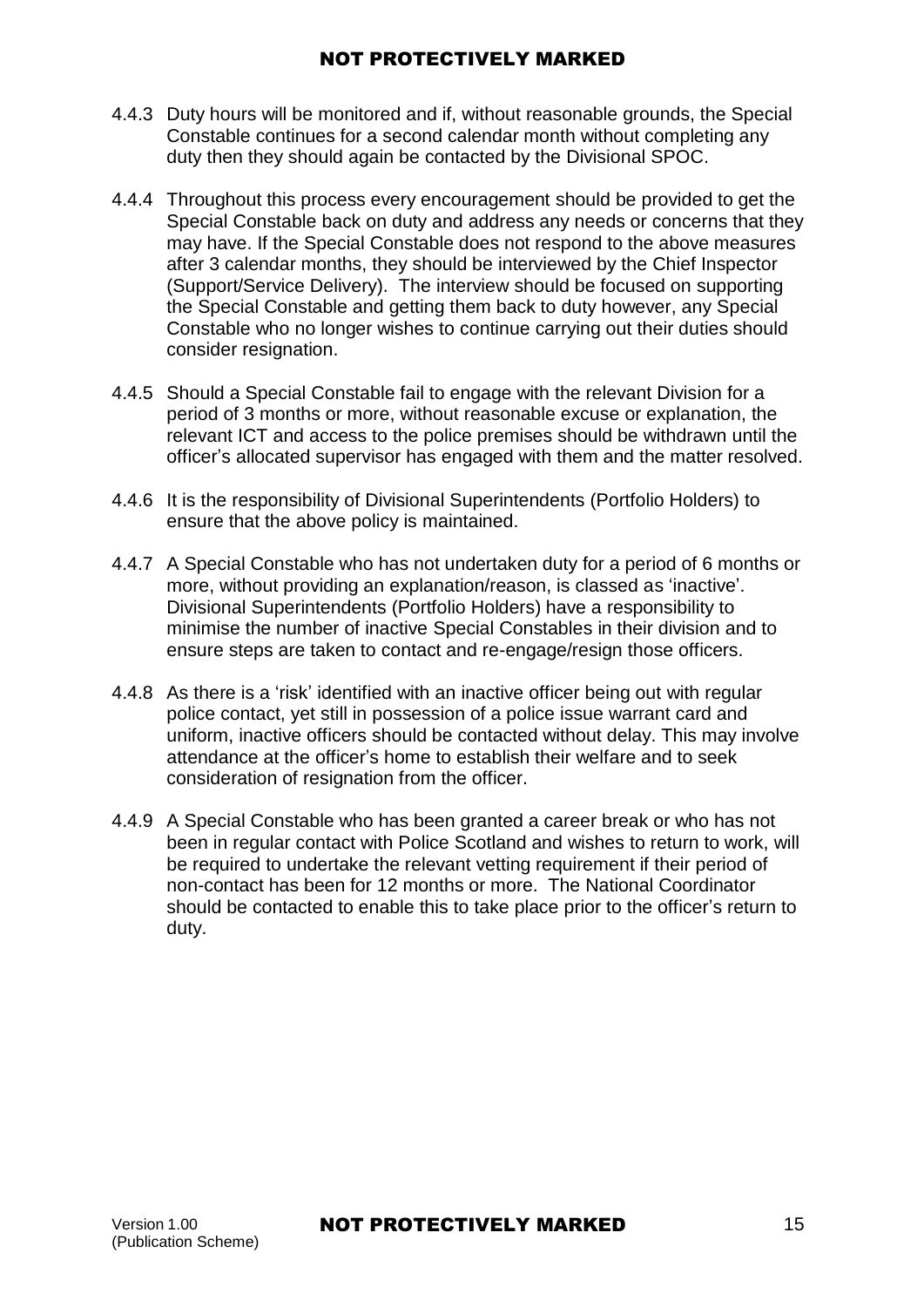- 4.4.10 Where a serving Special Constable is also a member of Police Staff, the line manager in the individual's substantive Police Staff role should seek consent from the individual to allow them to update the Special Constable's Divisional SPOC in relation to any ongoing absence. The individual should be asked to consent to the information being shared and this should be recorded under the Special Leave/Absence tab on SCOPE (as appropriate). Following consent, the line manager will contact the Special Constable's Divisional SPOC by phone or email maintaining Medical in Confidence information. Should consent be refused this should also be recorded in this same manner with the line manager in the individual's substantive Police Staff role advising the Special Constable that they should update their Special Constable SPOC at their earliest convenience.
- 4.4.11A Special Constable who is pregnant or on maternity leave will not be classed as 'inactive' but on special leave for absence.

### **4.5 Core Duties and Deployment**

- 4.5.1 In line with the new strategic structure for coordination of Special Constables in Police Scotland, tactical responsibility for their deployment at division lies with the Chief Inspector (Service Delivery/Support). The Chief Inspector (Service Delivery/Support), or their representative, will link closely with Area Commanders to ensure that Special Constables are being deployed in a focused manner to meet local needs, in line with organisational priorities, and to ensure that their development needs and work satisfaction are being addressed.
- 4.5.2 There are opportunities to deploy Special Constables beyond their traditional range of duties. There may be opportunities to utilise officers in areas of greater demand and which provide more rewarding activity, increasing the available resources for the Service and increasing retention rates for the Special Constabulary as officers are given stimulating new tasks. The implementation of ICT projects should assist in making this type of transition simpler. Areas for deployment can include the following:-
	- Events and Pre Planned Operations;
	- Deployments on Local Days of Action;
	- Deployments for Force Events;
	- Response and Community Team Deployments; or
	- Specialist Departments (including Flexible Policing Units, House to House Enquiries for Major Incidents/Crimes, Dog Branch, Road Policing, Custody Division, Public Protection Unit, Delivery of citations and associated criminal justice related paperwork).
- 4.5.3 Special Constables who temporarily cannot be deployed on operational duties (e.g. through injury or pregnancy), but still wish to volunteer, should be considered for other volunteer police roles in line with local needs.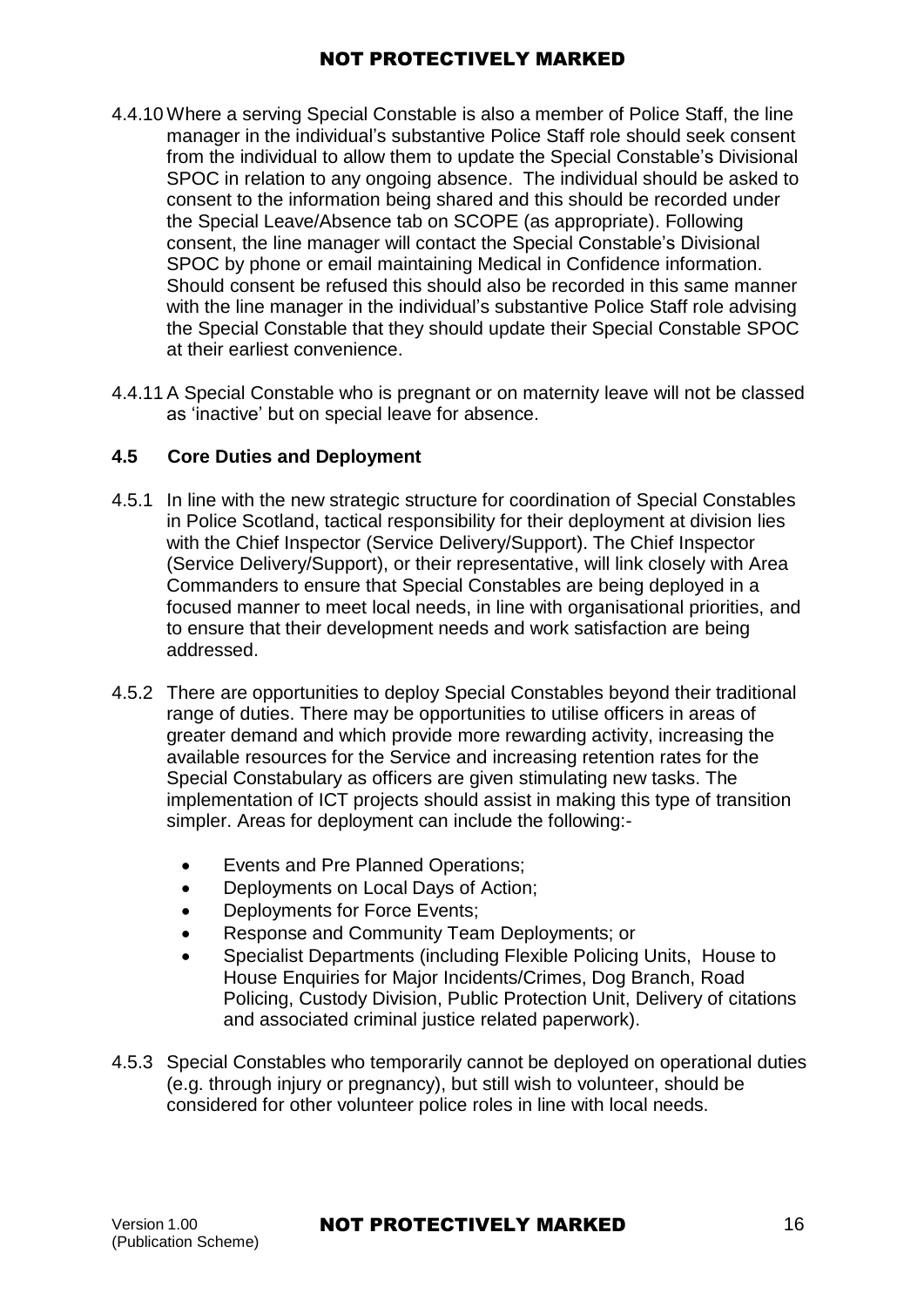4.5.4 Special Constables within Police Scotland must be able to carry out core functions of a constable. These core functions are listed at Appendix F**.**  Officers working in specialist functions may be required to rotate from these posts following 12 months deployment, back into local policing front line functions to ensure their operational competence in these core functions are maintained.

## **4.6 Reporting for Duty / Monthly Duty Sheets**

- 4.6.1 Special Constables should be encouraged to attend for duty in a way that makes best use of their time in line with local resource demands.
- 4.6.2 Special Constables should indicate their intention to report for duty in advance by submitting a Monthly Planning Sheet (Form 120-031) or other notification in accordance with local procedures and planned duty must be recorded on SCOPE to assist with forward planning. This Monthly Planning Sheet must be forwarded by the Divisional SPOC or line manager to the relevant Resource Management Unit or be populated on SCOPE by the line manager themselves. Under no circumstances should a Special Constable parade for duty without their shift being populated on SCOPE in advance. Any spontaneous deployments must be populated by a supervisor or the Area Control Room prior to deployment in all circumstances.
- 4.6.3 All Special Constables duty must be recorded on SCoPE **PRIOR** to operational deployment, Special Constables must also record the time and location of all police duty worked in their police issue notebooks or personal digital assistant (PDA).
- 4.6.4 If a Special Constable is unable to fulfil a duty which they had previously agreed then they must advise their line manager or a duty supervisor as soon as possible before that date or time of duty.
- 4.6.5 Where a Special Constable is expected for duty but does not report then it is the responsibility of the on-duty supervisor to contact the Special Constable to ensure that he/she is well and ascertain reason for non-attendance. Nonattendance should also be highlighted to the divisional SPOC.
- 4.6.6 Once the reason for non-attendance has been established, the original shift must be removed from the SCOPE duty management by Resource Management (or Supervisors where applicable). Resource Management will be informed of this requirement through either an operational supervisor or the Divisional Coordinator.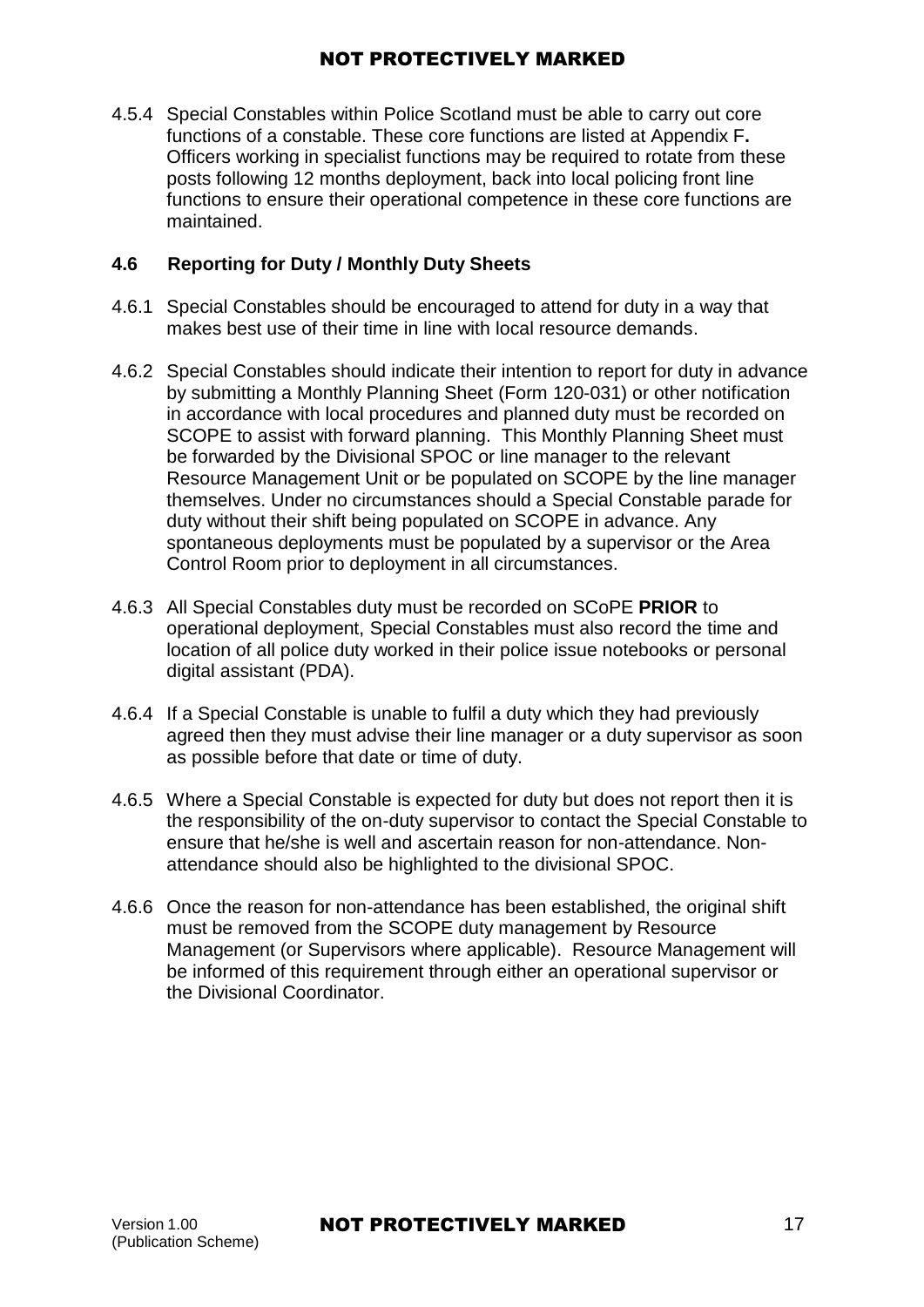## **4.7 Briefing and Debriefing**

4.7.1 When deploying Special Constables it is vital to ensure that they are suitably trained, equipped and briefed for the task. It is recognised that whilst Special Constables often commence shifts at different times to that of regular officers it is incumbent on supervisors to ensure that they are afforded the same briefing opportunities as their full time colleagues, to ensure focus of activity and address the issue of Officer Safety. Provision should also be made, on completion of duty, to feedback results or handover information to supervisors or succeeding officers, where appropriate.

#### **4.8 Airwave Issue**

4.8.1 Pool terminals are available for use by Special Constables but may be personal issue where it is in the interests of operational policing. Requests for personal issue Airwave should be submitted by subject report, detailing the circumstances and operational need, to the Divisional Superintendent (Portfolio Holder) for consideration.

#### **4.9 Irritant Spray**

- 4.9.1 Irritant Spray utilised by Police Scotland is a Section 5 Firearm as defined by the Firearms Act 1968 (as amended) and as such requires particular procedures for its care and use. Detailed information can be obtained from the Use of Force SOP and Irritant Spray Guidance Document.
- 4.9.2 Under no circumstances should Special Constables possess Irritant Spray whilst off duty.

#### **4.10 Specialist Departments**

- 4.10.1 Police Scotland will encourage the development of Special Constables and utilisation of their skills through secondments to specialist departments. Opportunities for secondments to departments such as Roads Policing and Custody division will be advertised on the Force Intranet highlighting that they are for consideration of Special Constables. Special Constables attached to these departments will be to supplement and not replace, existing police officers or staff.
- 4.10.2 Minimum training standards should also be agreed with the specialist department prior to the secondment. Special Constables interested in working with a specialist department should contact their Divisional SPOC in the first instance. Advertised posts should be applied for using the internal Police Officer Application Form 120-010 or through a notification of interest, the relevant method will be identified in each individual advertisement depending on the secondment involved. In considering applications the level of duty hours previously worked and appropriate operational experience of the Special Constable should be taken into account.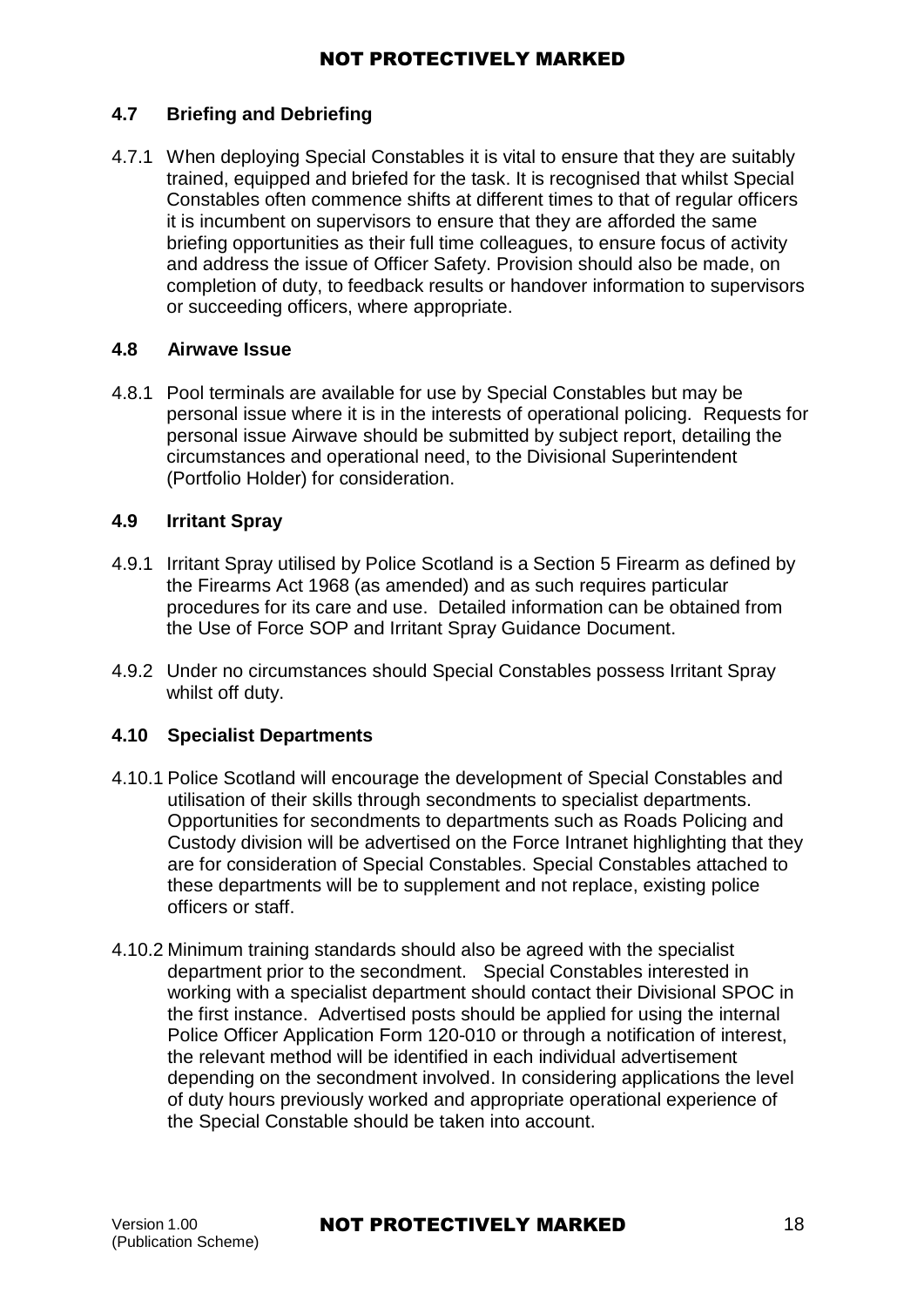### **4.11 Driving Police Vehicles**

4.11.1 Special Constables can obtain authorisation to drive police vehicles where the needs of the business require this. Further details can be found in the [Driver](https://spi.spnet.local/policescotland/guidance/Standard%20Operating%20Procedures/Driver%20Training%20and%20Standards%20-%20Vehicle%20Safety%20Checks%20PSoS%20SOP.pdf) Training and Standards – Vehicle Safety Checks SOP.

### **4.12 Recording Personal Skills**

4.12.1 Personal skills of Special Constables should be recorded on in the Specialisms/Skills tab of their SCOPE record.

### **4.13 Working Time Regulations**

- 4.13.1 The Working Time Regulations 1998 implement various European communities' directives which are aimed at improving Health & Safety at work and apply to all Special Constables.
- 4.13.2 Special Constables should provide details of their average working hours and the nature and demands of their employment in order to ensure that the working time regulations are being complied with. Special Constables should also inform their employer of the nature and duration of their voluntary work as a Special Constable.
- 4.13.3 The normal working hours associated with their occupation should be recorded on SCOPE. These details are entered in the personal details section and recorded under 'external business interests'. It is the responsibility of every Special Constable to ensure that these details are accurate and any discrepancies/changes brought to the attention of their line manager or Divisional SPOC.
- 4.13.4 Line managers are responsible for regularly checking on the welfare of their Special Constables which will include making sure they are working within the provisions of the regulations. Prior to any deployment, Special Constables are required to complete a Fitness for Duty Declaration Form (Form [120-030\)](https://spi.spnet.local/policescotland/guidance/Force%20Forms/Police-Scotland/Special%20Constable%20-%20Working%20Time%20Regulations%20-%20Fitness%20For%20Duty%20Declaration.doc) which will be submitted to the relevant supervisor prior to any deployments. These documents will be filed at the relevant Division in line with the Record [Retention SOP.](https://spi.spnet.local/policescotland/guidance/Standard%20Operating%20Procedures/Record%20Retention%20PSoS%20SOP.pdf) Line Managers/Supervisors are required to ensure Form [120-030](https://spi.spnet.local/policescotland/guidance/Force%20Forms/Police-Scotland/Special%20Constable%20-%20Working%20Time%20Regulations%20-%20Fitness%20For%20Duty%20Declaration.doc) is submitted before each officer's deployment.
- 4.13.5 Line managers/Divisional Coordinators through Resource Management Units have a duty to ensure that SCOPE and/or other duty management system, is fully updated with the duties carried out by all staff (including Special Constables) within their responsibility.
- 4.13.6 Any Special Constable, who is concerned that they may breach the provisions of the working time regulations by commencing, completing or continuing with, any Special Constable duty, must report this to the on-duty supervisor forthwith.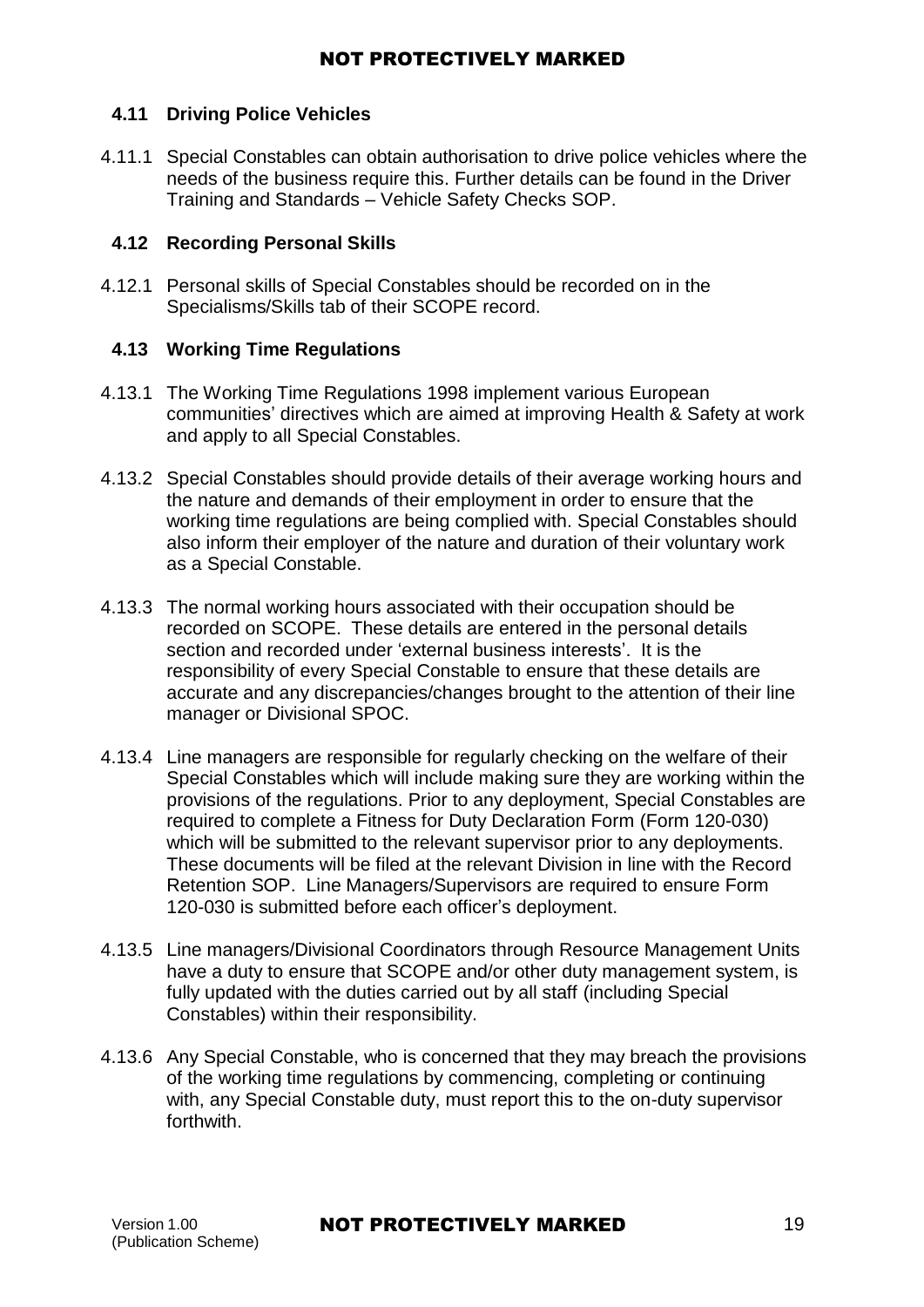- <span id="page-19-0"></span>4.13.7 Regulation 18 of the Working Time Regulations provides some exclusion for the Police from the provisions in relation to:
	- Maximum weekly working time;
	- Length of night work:
	- Pattern of work;
	- Daily rest:
	- Weekly rest period; and
	- Rest breaks.
- 4.13.8 However, a Special Constable should not be required to perform duties which would be in breach of the Working Time Regulations except in the exigencies of duty.
- 4.13.9 Where the 'day job' of a Special Constable exceeds an average 48 hour working week (averaged over 17 weeks), this must be brought to the attention of the Divisional Coordinator/line manager by the Special Constables.
- 4.13.10 Where the Special Constable is a member of police staff, it will be the responsibility of the Divisional Coordinator to monitor the Working Time Regulations data records on SCOPE on a monthly basis. Both the SCOPE record for the special constable and their full time member of police staff roles will be manually calculated to ensure they are not in breach of the Working Time Regulations. Any breaches identified will prevent the special constable carrying out future deployments until the hours have dropped for their member of police staff role which will take precedence.

#### **4.14 Court Attendance**

- 4.14.1 Special Constables must attend court when cited. Failure to do so, without reasonable excuse, is a neglect of duty and could result in the court issuing a warrant for their arrest.
- 4.14.2 If unable to attend court due to illness, Special Constables must obtain a doctor's certificate stating they are unfit to attend court and seek/obtain an excusal from the citing authority.
- 4.14.3 Further information can be obtained from the Citations (Police Officers and [Staff\)](https://spi.spnet.local/policescotland/guidance/Standard%20Operating%20Procedures/Citations%20(Police%20Officers%20and%20Staff)%20SOP.pdf) SOP when it is available.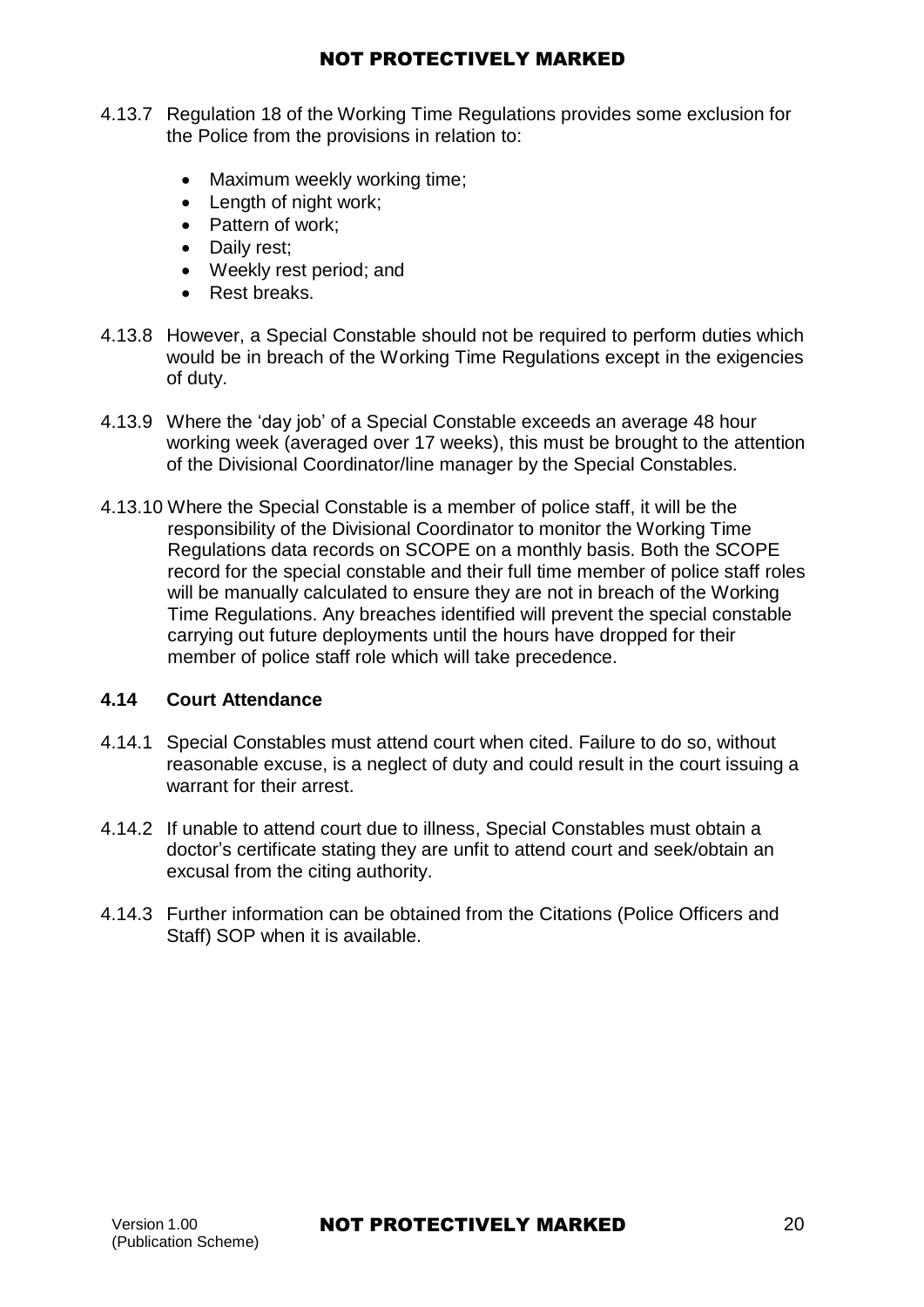## **5. Performance**

## **5.1 Performance Review**

- 5.1.1 Supervisors should discuss performance with their Special Constables on a regular basis throughout the year. In the absence of a formal Personal Development Record (PDR) process for Police Scotland, a review should be undertaken on an annual basis using legacy procedures to provide Special Constables who are performing well with reassurance and acknowledgement of their efforts. It is also an opportunity to meet with inactive and/or poorly performing Special Constables to discuss how to support their development.
- 5.1.2 The annual performance review meeting will be undertaken by Special Constable's first line manager and provide an opportunity to:
	- Check the Special Constable's personal details and update records
	- Confirm that the Special Constable has not moved into an occupation that requires review
	- Assess the individual's personal development needs
	- Discuss any welfare issues
	- Check uniform and equipment requirements
- 5.1.3 Performance must be assessed during and following each deployment and not allowed to continue until the conclusion of one year.

## **5.2 Unsatisfactory Performance**

- 5.2.1 Special Constables whose performance is unsatisfactory or who consistently fail to meet accepted training requirements, including OST, must be interviewed by their line manager to identify training requirements or the reason for non-attendance at training. At this stage the Special Constable should be encouraged to attend for training and duty.
- 5.2.2 The line manager will submit a subject report detailing the circumstances and proposals to improve performance/non-attendance to the Divisional Superintendent portfolio holder via the Divisional SPOC. The line manager will continue to monitor the Special Constable and keep the Divisional SPOC updated on progress.
- 5.2.3 Where required, consideration of an 'action plan' for development of the individual Special Constable must be considered by the relevant division.
- 5.2.4 Where there is an improvement in performance, the process has achieved its aim and no further action is necessary except monitoring to ensure the initial improvement is sustained.
- 5.2.5 Where insufficient improvement takes place and the division has exhausted all reasonable steps to facilitate improvement then a subject report outlining the circumstances should be submitted to the National Coordinator via the appropriate Regional Coordinator.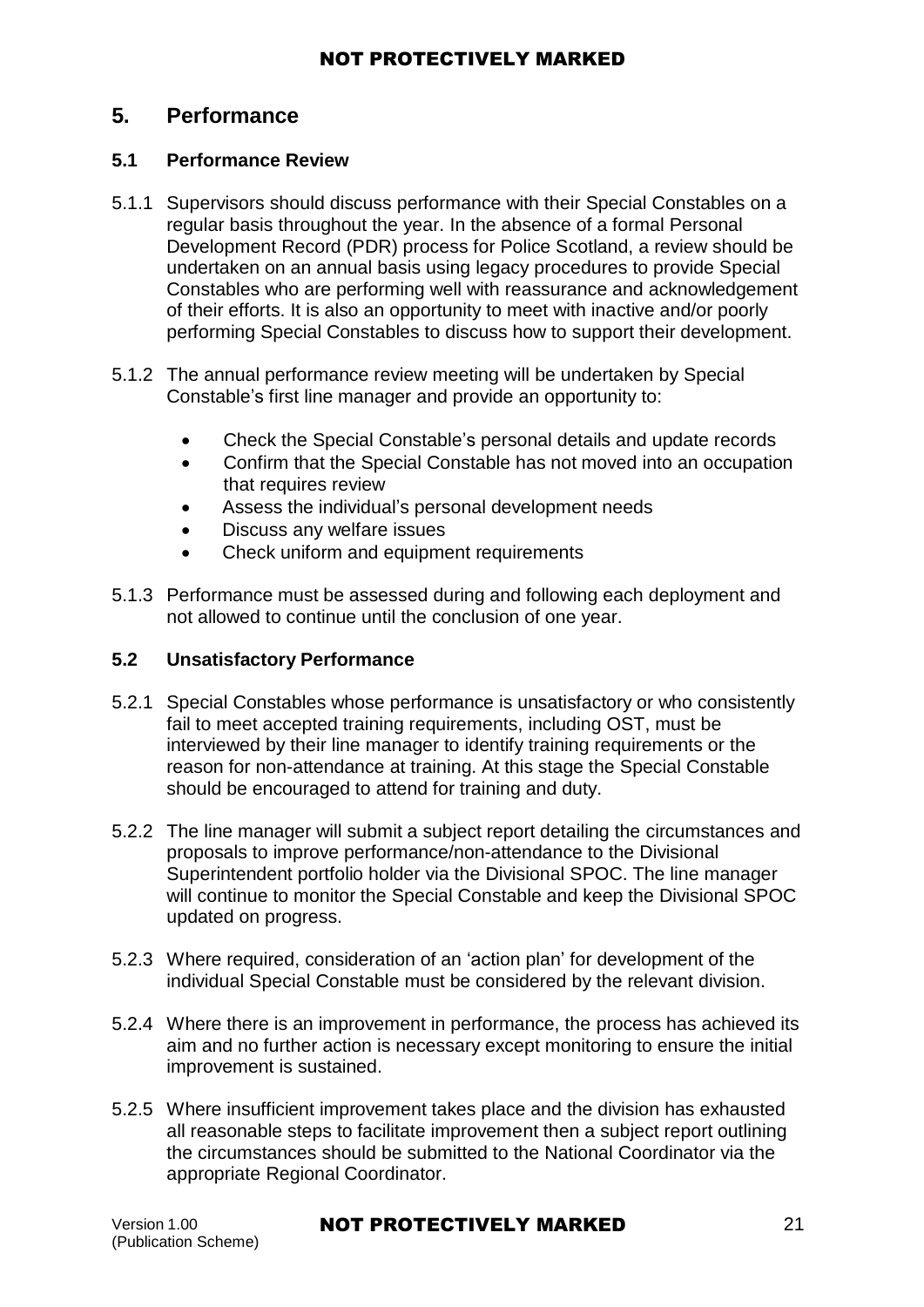#### **5.3 Long Service Awards**

- 5.3.1 Members of the Special Constabulary whose character and conduct have been of good standard and who regularly report for duty will be awarded a personalised engraved medal on completion of nine years' service. Recognition of service in this manner is not automatic and has to be earned through a consistent contribution to keeping people safe.
- 5.3.2 A further bar and rosette is awarded after the completion of nineteen years' service. The second and third bars are awarded after 29 and 39 years' service respectively.
- 5.3.3 Further awards such as Special Constable of the Year award are contained within the Police Scotland Annual Awards. These are through self-nomination or nomination through a supervisory at the relevant Division.
- 5.3.4 Special Constables who achieve 300, 400, 500 and 600 hours duty each financial year, will be awarded a Chief Constable's Certificate in recognition of these duties. These will be awarded at a Division level in accordance with the relevant Divisional Portfolio Superintendent.
- 5.3.5 Further information can be obtained from the Awards, Recognition and [Ceremonies Unit.](https://spi.spnet.local/policescotland/about-us/executive-support/Pages/Awards.aspx)

## <span id="page-21-0"></span>**6. Allowances and Expenses**

**6.1** Allowances and expenses are set out in the Police Service of Scotland [\(Special Constables\) Regulations](http://www.legislation.gov.uk/ssi/2013/43/contents/made) 2013 and Determinations thereto. Guidance may also be found in the Allowances and Expenses (Police [Officers\)](https://spi.spnet.local/policescotland/guidance/Standard%20Operating%20Procedures/Allowances%20and%20Expenses%20(Police%20Officer)%20SOP.pdf) SOP.

## **6.2 Loss of Remuneration Allowance**

- 6.2.1 Where a Special Constable is required for duty at a time when that Special Constable would have been at their usual employment, an allowance is payable to that Special Constable which is equal to the actual loss of earnings on a daily basis which that Special Constable suffers as a result of being unable to carry out their usual employment.
- 6.2.2 Loss of remuneration incurred for attending court to give evidence should be claimed from COPFS in the same manner as non-police witnesses.
- 6.2.3 Details of any claim should be submitted on a subject report accompanied by confirmation of the amount of remuneration, typically in a letter from the primary employer. The allowance is taxable.
- 6.2.4 A Special Constable who is required for duty during any time when that Special Constable has taken annual leave from their usual employment is to be treated as having been at their usual employment during that time.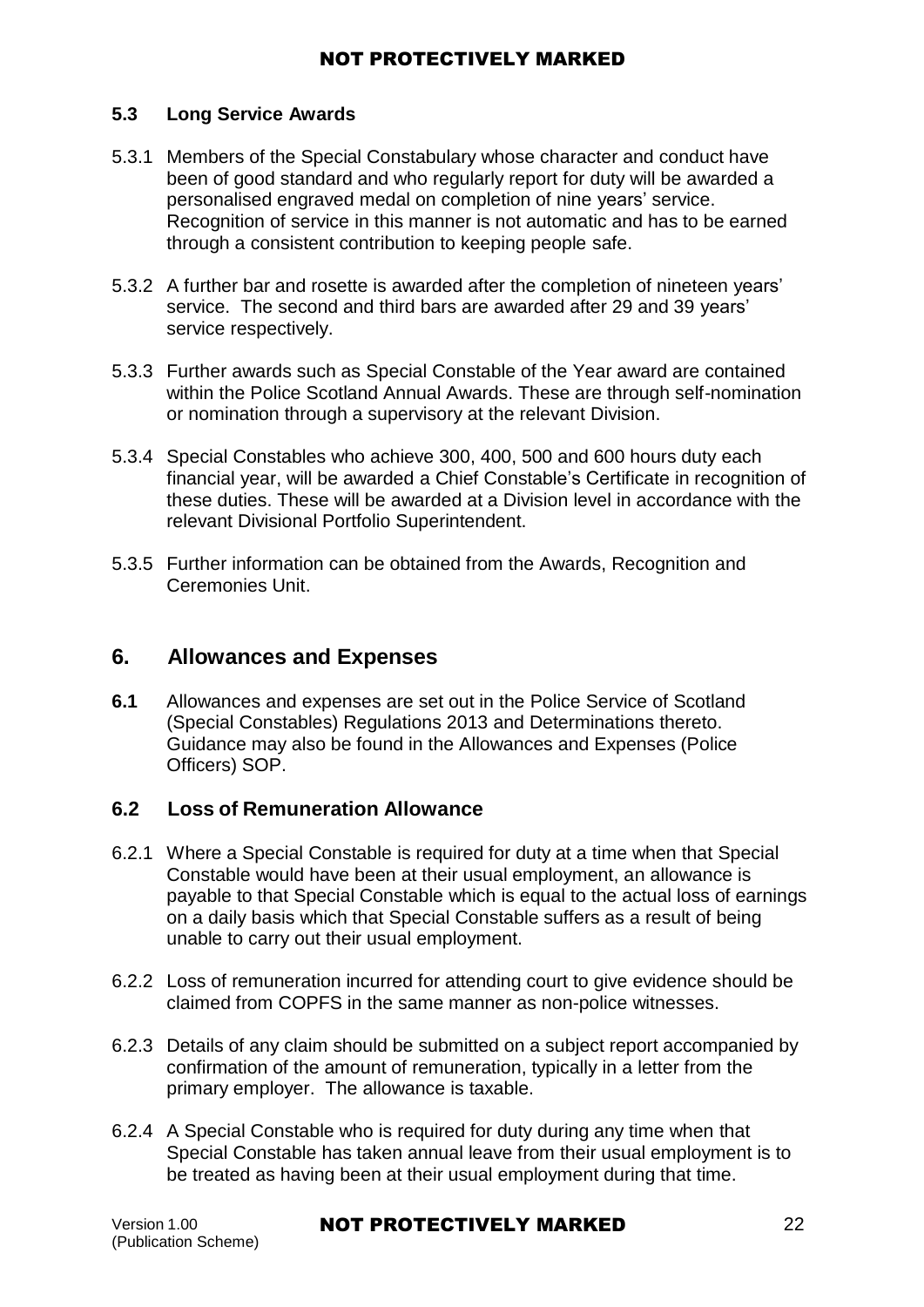- 6.2.5 Where a Special Constable is employed as a member of police staff by Police Scotland and is required to attend court within their normal working hours as a result of their Special Constable duties, they will be granted leave of absence with pay for the duration they are at court.
- 6.2.6 If a Special Constable, who is also a member of police staff, is cited for court on a day on which they would normally perform a late or night shift, appropriate rest must be granted between these periods of duty in line with the requirements of the Working Time Regulations.

#### **6.3 Food / Refreshment Expenses**

6.3.1 For the purposes of food/refreshment expenses, Special Constables are entitled to the same provisions as a regular police officer. As such, reference should be made to the Allowances and Expenses (Police Officer) SOP.

#### **6.4 Boot Allowance**

- 6.4.1 A Special Constable will be paid a boot allowance of £30 per annum, payable in arrears within the financial year April to March, on completion of 96 hours of duty (per annum). This is non-taxable.
- 6.4.2 Claims should be submitted in accordance with local procedures.

### **6.5 Travelling Expenses**

- 6.5.1 Travelling expenses to place of duty from home or place of employment by public transport or private motor vehicle will be reimbursed to Special Constables. A mileage allowance, at police staff rates, will be paid where a Special Constable utilises their private motor vehicle.
- 6.5.2 The Chief Constable may fix a reasonable limit on the amount of travelling expenses to be reimbursed.
- 6.5.3 Travel expenses are taxable when claimed to and from normal place of duty and non-taxable to/from places other than normal place of duty.
- 6.5.4 Expenses for travel to/from training which is not at normal place of duty shall be paid for the full mileage and are non-taxable.

#### **6.6 Out of Pocket Expenses**

- 6.6.1 A Special Constable will be paid out-of-pocket expenses which are reasonably incurred in the course of his/her duty. The circumstances in which such expenses shall be paid may be determined by the Chief Constable.
- 6.6.2 Out of pocket expenses are likely to be taxable but each claim will be considered on its own merits and guidance should be sought from the Business Unit / Finance Dept.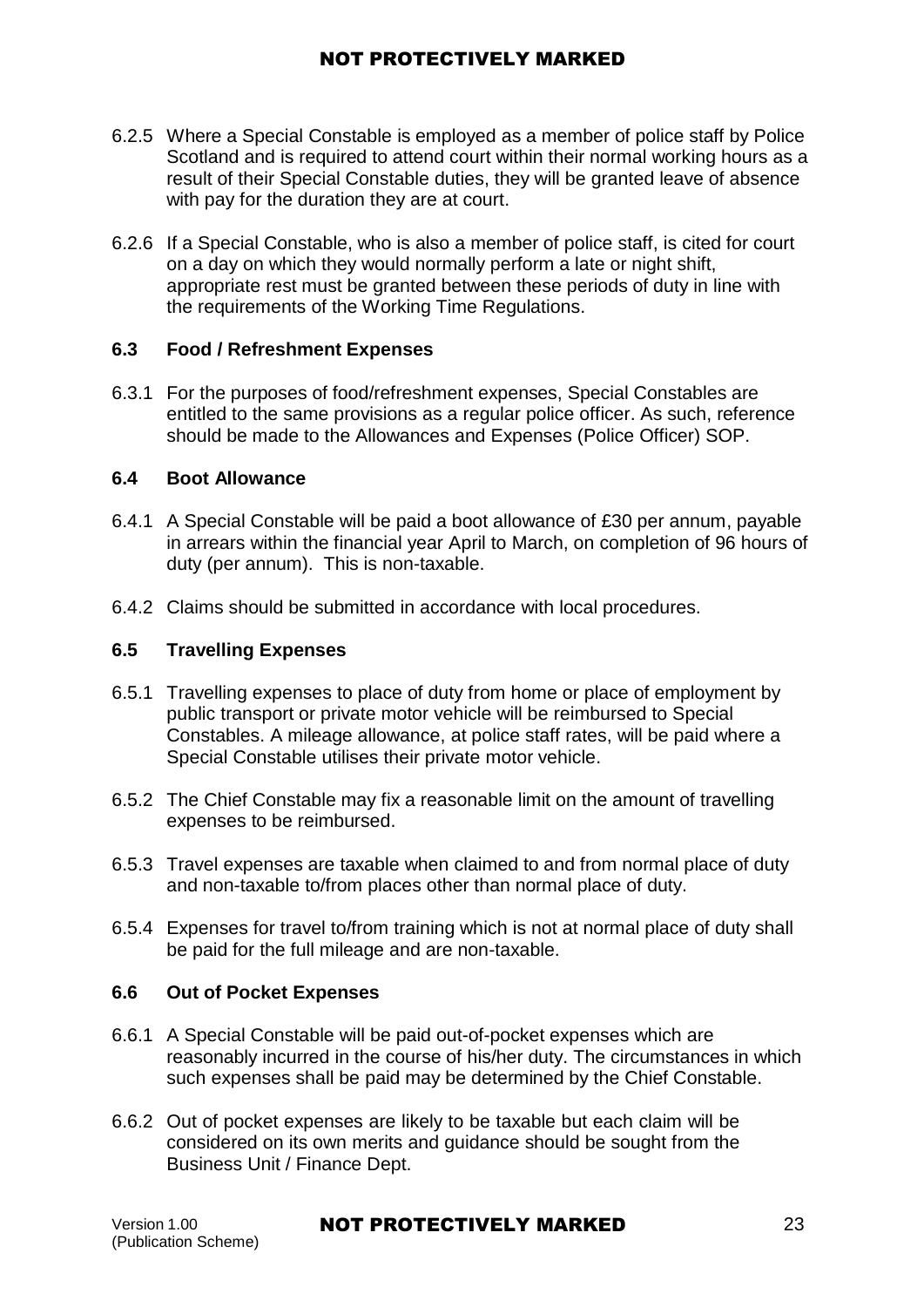#### **6.7 Reimbursement of Medical Charges**

6.7.1 This relates to charges for medicines, dental/optical appliances and dental treatment. Officers should refer to the Allowances and Expenses (police [officer\)](https://spi.spnet.local/policescotland/guidance/Standard%20Operating%20Procedures/Allowances%20and%20Expenses%20(Police%20Officer)%20SOP.pdf) SOP for further guidance.

#### **6.8 Special Constables Claiming Job Seekers Allowance**

- 6.8.1 Special Constables claiming job seekers allowance must declare to the Department for Works and Pensions (DWP) that they undertake voluntary work and also declare that they are available for work.
- 6.8.2 As conditions relating to the claiming of job seekers allowance can change, it is essential that individuals consult their DWP office to clarify that duty as a Special Constable does not affect their job seekers allowance nor that there has been a limit placed on the number of duty hours that they can undertake.

#### **6.9 Periodic Payment**

- 6.9.1 The Chief Constable may make a periodic allowance payable to a Special Constable in accordance with the conditions specified in the Police Service of [Scotland \(Special Constables\) Regulations 2013 a](http://www.legislation.gov.uk/ssi/2013/43/contents/made)nd the Determinations thereto.
- 6.9.2 Entry to the scheme is voluntary and if a Special Constable wishes to take part they must sign the relevant written agreement and return this to their Divisional Coordinator. The scheme relates purely to the payment and has no other bearing on the status, training or deployment of a Special Constable. Regardless of whether officers elect to take part in this scheme, all Special Constables are encouraged to complete a minimum of 96 hours of duty per annum.
- 6.9.3 To qualify for the scheme, officers must:
	- Complete a minimum of 45 x 4 hours (180 hours) of operational duties;
	- Continuously serve with Police Scotland throughout the duration of the Primary Scheme Period (April to March)
	- Have completed a minimum of 2 years' service prior to 31<sup>st</sup> October in that relevant financial year.
- 6.9.4 The Periodic Payment is a one-off payment of £1,100, payable on conclusion of the scheme period.
- 6.9.5 There is an appeal process to the Chief Constable for Special Constables who do not fulfil the criteria for the Periodic Payment but believe they have a claim due to specific circumstances. This may be in relation to remote/rural working. An appeal must be made by the Special Constable, in writing, to their Divisional Coordinator, outlining the reasons why a payment is justified and any supporting evidence. The Chief Constable's decision is final.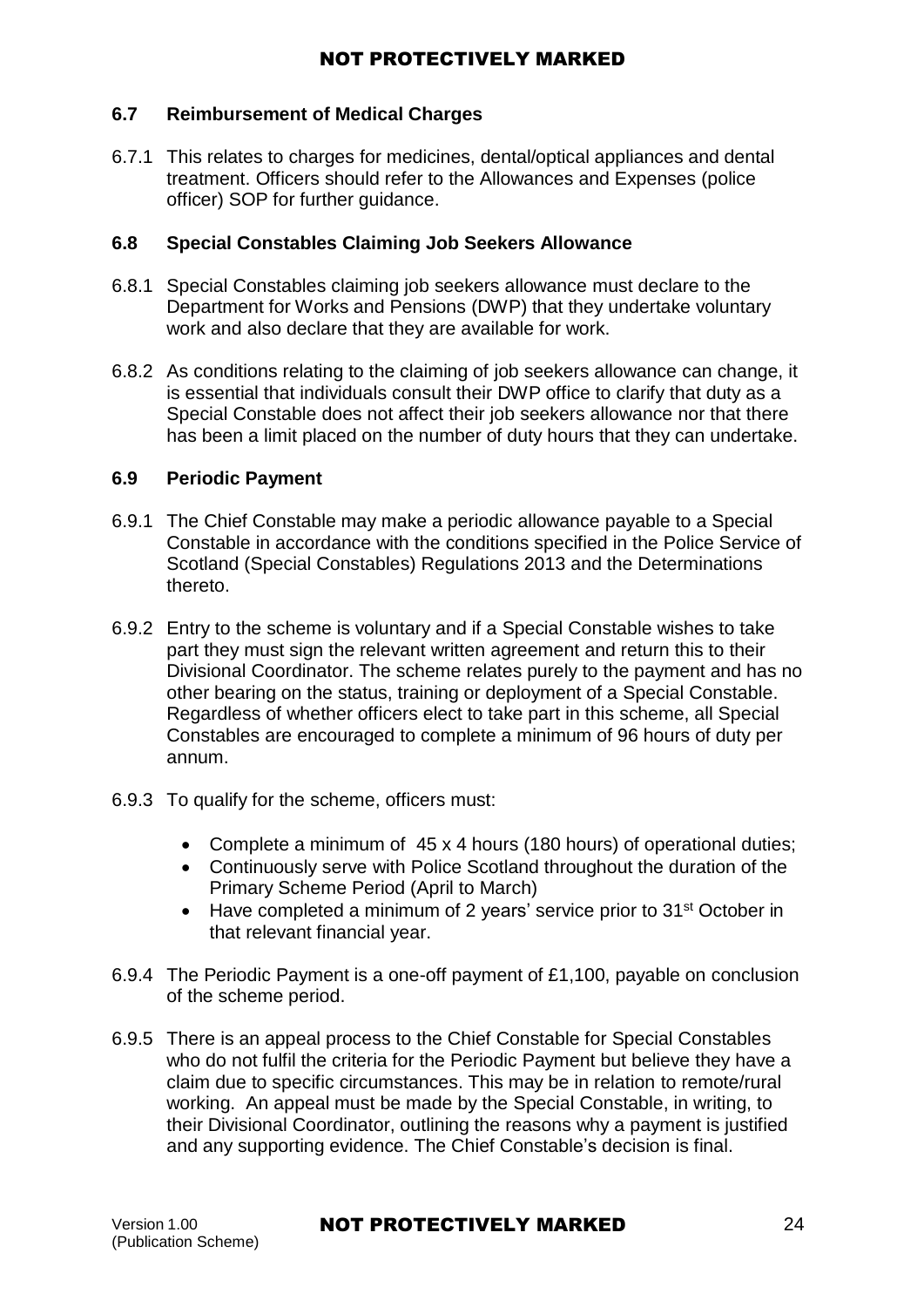- 6.9.6 Initial Special Constable Training prior to being sworn-in, does not qualify as duty for the purposes of the payment.
- 6.9.7 Special Constables regularly assist with the Police Scotland Youth Volunteer (PSYV) programme. Whilst this support is encouraged, Special Constables will only be attributed hours towards their Periodic Payment if they are deploying in their capacity as a Special Constable and not purely as an Adult Volunteer. On these occasions, it will be for the Special Constable and PSYV Divisional Coordinator to agree the type of deployment being carried out and ensure the individual is aware of this. In any case, Special Constables will only be entitled to claim up to a maximum of 60 hours per annum towards their Periodic Payment for PSYV deployments to ensure they are maintaining other operational deployments in line with the core competencies of all Special Constables.
- 6.9.8 The payment of £1,100 is taxable and as a consequence, each Special Constable, who has opted into the scheme, will be placed on payroll and issued with a pay number. The payment will be subject to tax and National Insurance deductions.
- 6.9.9 The Chief Constable reserves the right to terminate the Periodic Payment Scheme and give due notice where required.
- 6.9.10Special Constables who are provided with paid leave to carry out through their employer through an Employer Supported Policing scheme will not have these hours provided towards this payment. Hours provided above those from the main employer will be counted.

## <span id="page-24-0"></span>**7. Misconduct**

## **7.1 Misconduct Categories**

- 7.1.1 The Police Service of Scotland (Special Constables) Regulations 2013 identify the following behaviour as falling into the category of misconduct:
	- Insubordination
	- Incivility
	- Corrupt practice
	- Breach of confidence
	- Drinking any intoxicating liquor while on duty or being unfit for duty through such liquor
	- Suppression of complaints
	- Wilful or careless damage to, or loss of, property belonging to the Police Service, the Authority, the chief constable or within the care of the Police Service
	- Disorderly conduct

#### Version 1.00 **NOT PROTECTIVELY MARKED** 25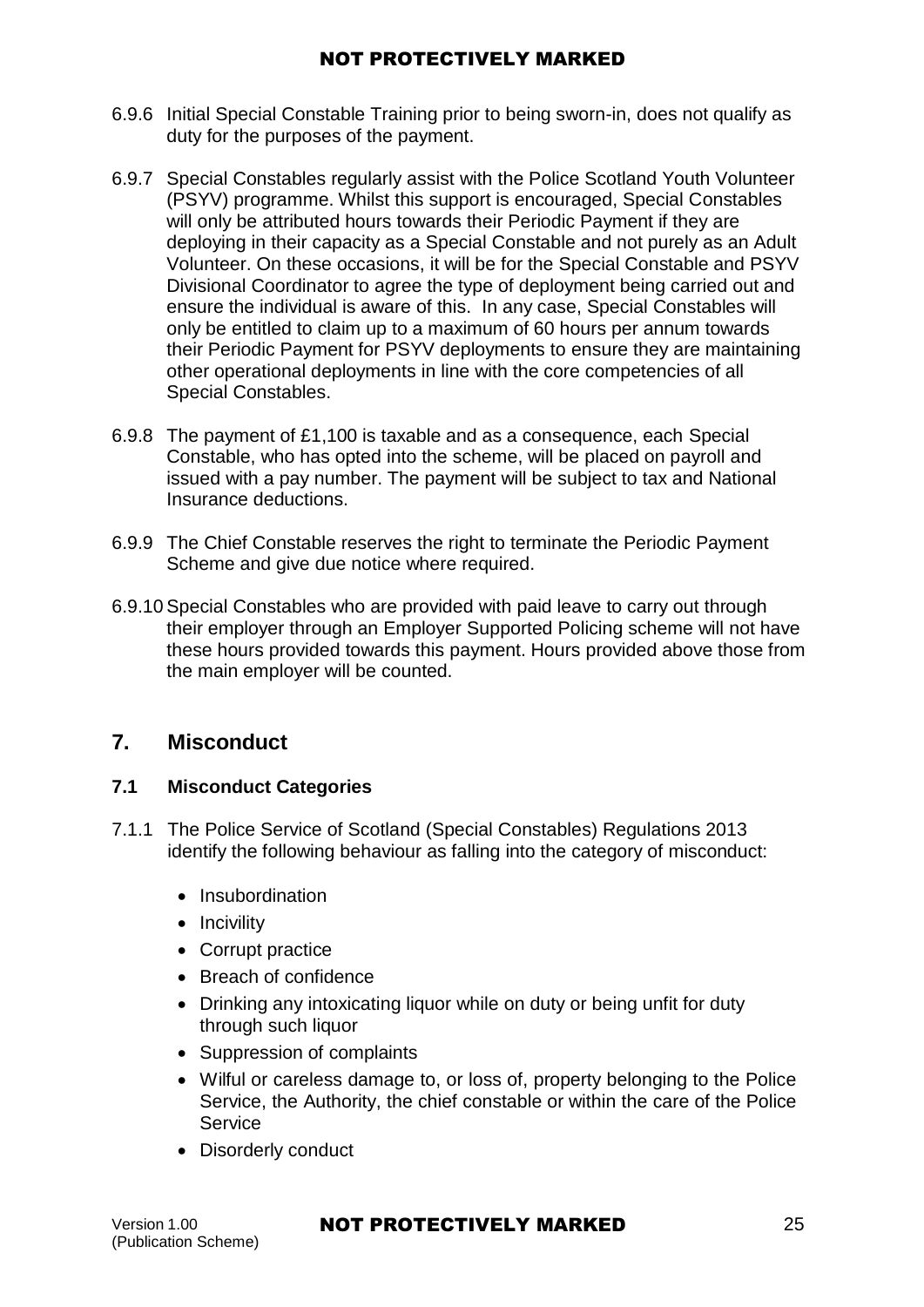- Acting towards, or treating, any person in an oppressive or improper manner
- Failure to comply, without good and sufficient cause, with a lawful order
- Failure to report any matter which it is the Special Constable's duty to report or to account for any act or omission occurring in the ordinary course of duty which he or she has a duty to account for
- Neglect of duty
- Wilful or careless falsehood
- Malingering
- Being absent from duty, or late for duty, without leave
- Contravention of regulation 4 or Schedule 1 of the Regulations (Business Interests and Restrictions on Private Life)
- Having been found guilty of a criminal offence by a criminal court in any part of the United Kingdom or in any of the Channel Islands or the Isle of Man
- Any other behaviour which is considered to bring discredit on the Police Service or police service generally

### **7.2 Preliminary Procedures**

- 7.2.1 The Deputy Chief Constable (Designate) has responsibility for all matters concerning police misconduct. In relation to any report, complaint or allegation involving a Special Constable the Deputy Chief Constable (Designate) may devolve authority to a Nominated Officer. It has been agreed the Nominated Officer will be the Chief Superintendent, Head of Professional Standards.
- 7.2.2 Each case will be considered separately by the Deputy Chief Constable (Designate) and if authority is to be devolved to the Nominated Officer it will be recorded on a Regulation 13(1) notice (Form 039-027). The Deputy Chief Constable (Designate) will retain authority in all matters relating to suspension.

### **7.3 Nominated Officer**

- 7.3.1 An officer will not be appointed Nominated Officer if considered to be a material witness to the complaint, report or allegation or considered to be an interested party in some other way.
- 7.3.2 Upon appointment the Nominated Officer, or any officer appointed to do so, of at least Chief Inspector rank, will make contact with the Divisional Special Constable Co-ordinator and Divisional Commander and advise them accordingly.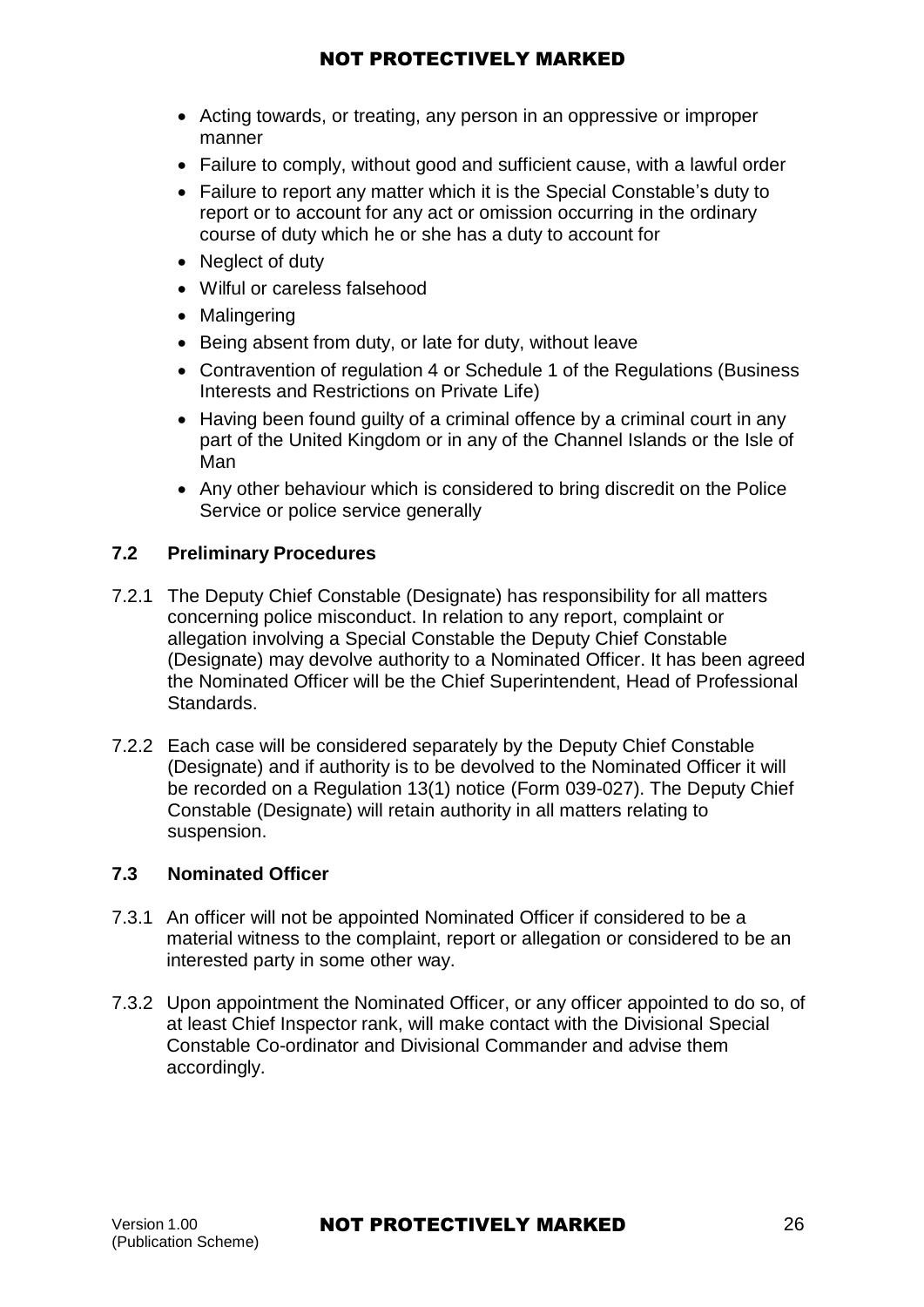- 7.3.3 Where a report, complaint or allegation has been received in relation to possible misconduct issues involving a Special Constable, the Nominated Officer will consider the report and providing the matter is not of a criminal nature, a decision will be made on whether inquiry into the matter should take place.
- 7.3.4 Where it is decided an inquiry into the report, complaint or allegation should not take place, the Nominated Officer may conclude the matter in accordance with any procedures set down by the Deputy Chief Constable (Designate).
- 7.3.5 Where it is decided an inquiry into the report, complaint or allegation should take place, the Nominated Officer will select an Inquiry Officer and a Misconduct Officer.

#### **7.4 Misconduct Officer**

- 7.4.1 The Misconduct Officer will be of at least Superintendent rank and will be selected by the Nominated Officer after due consideration.
- 7.4.2 An officer will not be appointed as Misconduct Officer if considered to be a material witness to the complaint, report or allegation or considered to be an interested party in some other way.

### **7.5 Inquiry Officer**

- 7.5.1 The Inquiry Officer must be of at least Inspector rank and there is no requirement for the Inquiry Officer to be a member of the Professional Standards Department. The circumstances of each case will be considered by the Nominated Officer who will appoint an appropriate Inquiry Officer. This will be recorded by the Professional Standards Department.
- 7.5.2 An officer will not be appointed Inquiry Officer if considered to be a material witness to the complaint, report or allegation or considered to be an interested party in some other way.

## **7.6 Inquiry Procedure**

- 7.6.1 Unless relating to allegations of a criminal nature or deemed to be prejudicial to the investigation, the Inquiry Officer must as soon as reasonably practicable on being appointed, give oral or written notice to the Special Constable concerned. This notice will include:
	- The nature of the report, complaint or allegation
	- Confirmation there is to be an inquiry into the report, complaint or allegation
	- The Special Constable's right to make written or oral comments on the report, complaint or allegation but must also be advised any comments made may be used in any subsequent misconduct procedure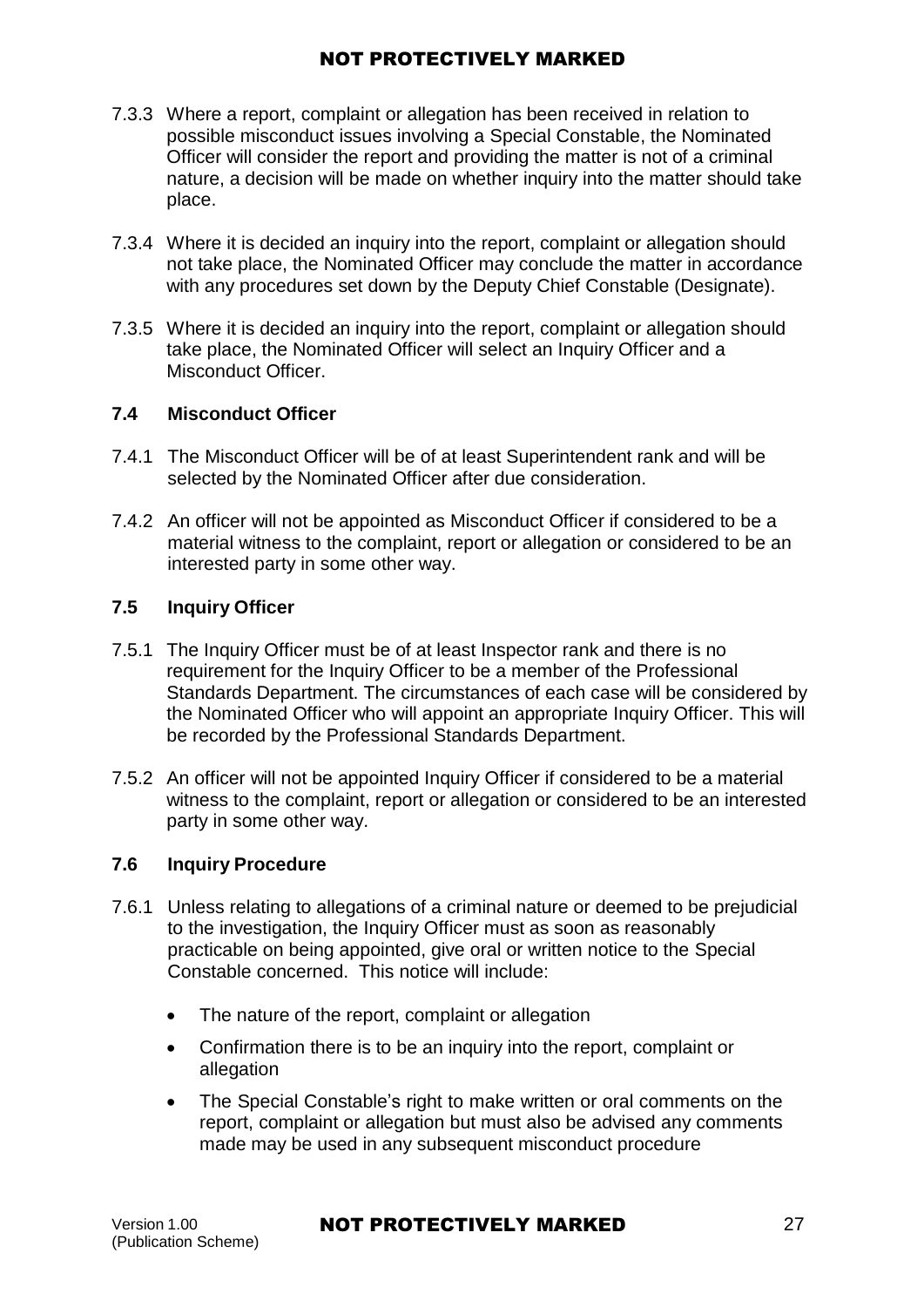- The Special Constable's right to be accompanied at any meeting, interview or hearing by a representative he or she may select, providing this representative is not an interested party in some other way
- 7.6.2 Written notice to the Special Constable will be submitted as per a Regulation 15(1) Notice (Form 039-028) and whilst the service of this notification will be personally undertaken by the Inquiry Officer, there is no requirement for the Special Constable to be on duty when the notification is served.
- 7.6.3 On the notification being served and on completion of the inquiry, the Inquiry Officer will submit a written update to the Misconduct Officer in the form of an Inquiry Officer's Report (Form 039-026).
- 7.6.4 Where the allegation(s) contain a reasonable inference of criminality a report will be submitted to the Crown Office Procurator Fiscal Service (COPFS). Off duty criminal allegations will be reported to the relevant Procurator Fiscal on a Standard Prosecution Report and on duty criminal allegations will be reported to the Criminal Allegations Against the Police Division at the COPFS on the agreed reporting template available through the Professional Standards Department. Notification of this must be provided to PSD.
- 7.6.5 In the case of criminal allegations the Special Constable will be provided with written notification as per a Regulation 20(1) Notice (Form 039-030) advising him or her that a report has been submitted to the appropriate prosecutor. This notification will be hand delivered by the Nominated Officer, or by any officer appointed to do so of at least Inspector rank or posted by means of recorded delivery.

## **7.7 Procedures - Receipt of the Inquiry Officers Report**

- 7.7.1 When considering the report submitted by the Inquiry Officer in relation to non-criminal allegations, the Misconduct Officer may take no further action or record a finding of misconduct and impose an appropriate disposal. Separate disposals may be made in relation to separate findings, the disposals being:
	- Dismiss the Special Constable from the Police Service;
	- Require the Special Constable to resign from the Police Service, either forthwith or on a date specified in the decision, as an alternative to dismissal;
	- Issue a warning;
	- Require the Special Constable to attend any counselling which the Misconduct Officer considers to be necessary; or
	- Require the Special Constable to attend any training which the Misconduct Officer considers necessary.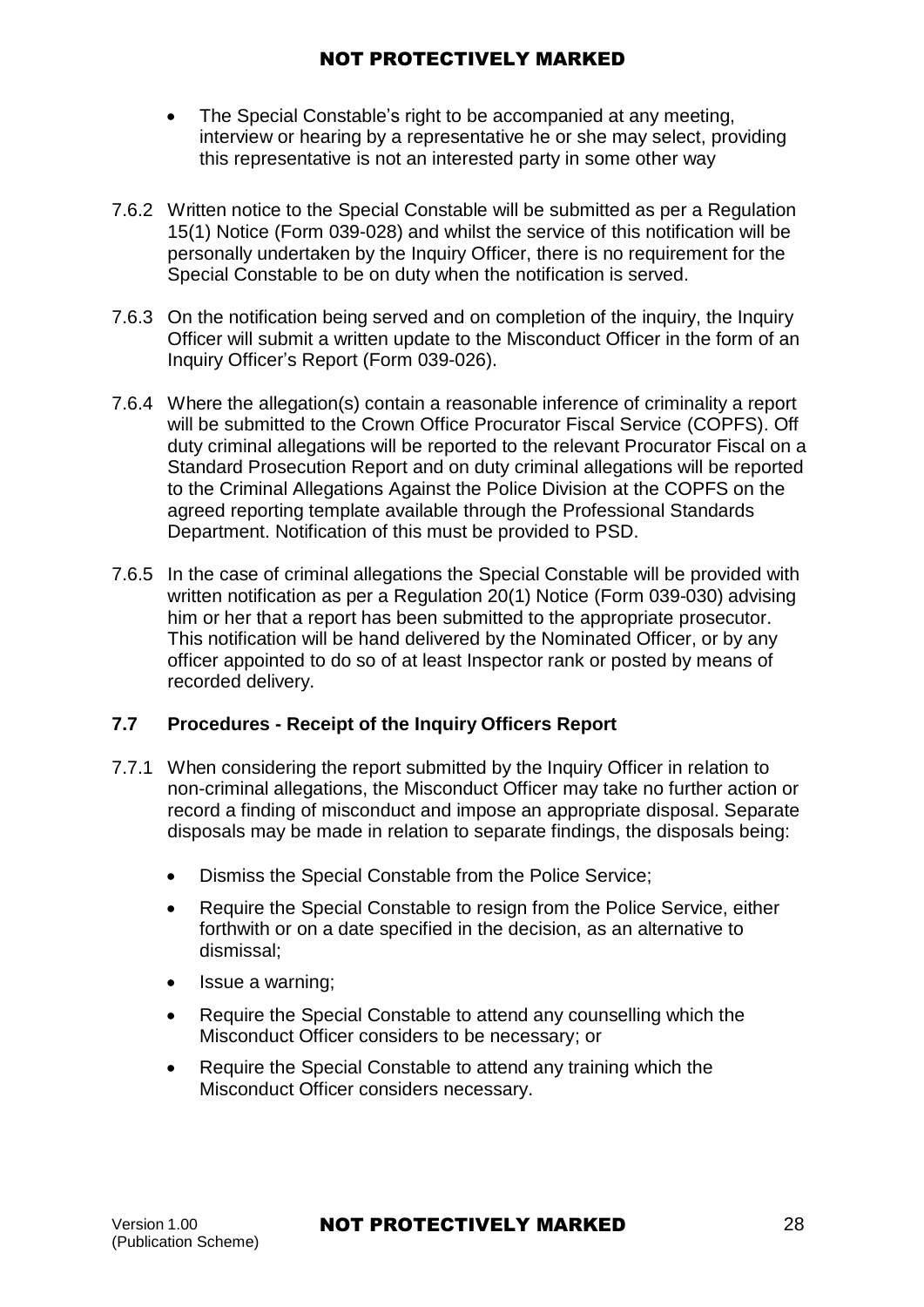- 7.7.2 Other than take no further action, the Misconduct Officer must not make a finding of misconduct and impose a disposal as specified above unless the Special Constable has been given the opportunity of being heard at a meeting held by the Misconduct Officer. In this respect the Special Constable must be given at least 21 days written notice of:
	- The date, place and time of the meeting
	- The nature of the report, complaint or allegation
	- The disposals available to the Misconduct Officer as per the above
	- His or her right to be accompanied at the meeting by a representative whom he or she may select
- 7.7.3 Written notification will be given as per a Regulation 17(4) Notice (Form 039- [031\)](https://spi.spnet.local/policescotland/guidance/Force%20Forms/Police-Scotland/Regulation%2017%20(4)%20of%20the%20PSoS%20(Special%20Constables)%20Regulations%202013%20-%20Representation%20relative%20to%20Investigation.doc) and will be hand delivered by the Misconduct Officer, or by any officer appointed to do so of at least Inspector rank or posted by means of recorded delivery. The notice will give the Special Constable the opportunity to attend the meeting and make oral representations to the Misconduct Officer.
- 7.7.4 Where the Special Constable has been given written notice of a meeting with the Misconduct Officer and does not attend that meeting, the Misconduct Officer may make a finding of misconduct and impose a disposal without having heard from the Special Constable if it appears just and proper to do so.
- 7.7.5 Following the date of the meeting and within 7 days of a decision being made by the Misconduct Officer the Special Constable must be notified in writing of:
	- The finding of the Misconduct Officer;
	- Any disposal which has been imposed by the Misconduct Officer; and
	- The reasons why the Misconduct Officer has made such a finding and imposed any such disposal.
- 7.7.6 Written notification will be given as per the Regulation 17(3) Notice (Form [039-029\)](https://spi.spnet.local/policescotland/guidance/Force%20Forms/Police-Scotland/Regulation%2017%20(3)%20of%20the%20PSoS%20(Special%20Constables)%20Regulations%202013%20-%20Finding(s)%20and%20Disposal(s).doc) advising the Special Constable of the disposal. It will be hand delivered by the Misconduct Officer, or by any officer appointed to do so of at least Inspector rank or posted by means of recorded delivery.
- 7.7.7 The notification will also advise the Special Constable he or she has 21 days to ask the Chief Constable to review the findings, disposal or both and the officer must provide the grounds for requesting such a review.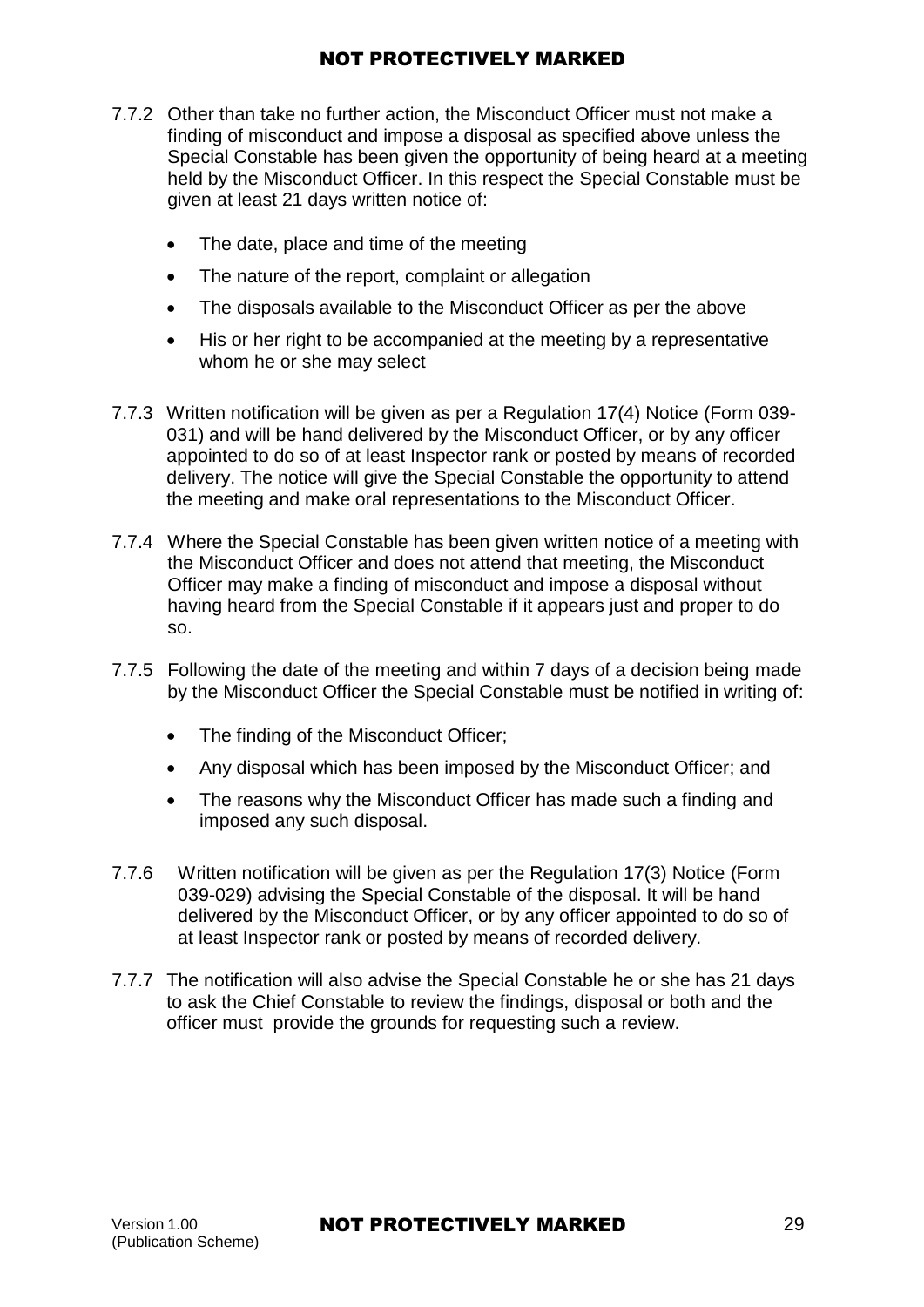#### **7.8 Review by the Chief Constable**

- 7.8.1 A request for a review must be made in writing to the Chief Constable within 28 days of the Special Constable receiving the Regulation 17(3) Notice. No decision will be made by the Chief Constable unless the Special Constable has been given the opportunity of being heard before the Chief Constable and informed in writing of his or her right to be accompanied at the meeting by a representative whom he or she may select.
- 7.8.2 Following review the Chief Constable may:
	- Confirm or overturn the finding of the Misconduct Officer;
	- Decide to overturn a disposal which has been imposed by the Misconduct officer because he or she considers that it is not necessary to take any action in relation to the finding;
	- Impose a different disposal but may not impose a sanction which is greater than that imposed by the Misconduct officer; or
	- Make separate disposals in relation to separate findings
- 7.8.3 The review will be a matter for the Chief Constable and will not involve any person previously involved in the process. The Special Constable will be notified in writing of the Chief Constable's decision within 7 days of the decision being made and the Chief Constable's decision is final.

#### **7.9 Suspension / Restricted Duty**

- 7.9.1 In circumstances where suspension from duty or restriction of duty is a consideration, the Professional Standards Department Superintendent for the geographical area where the Special Constable is based, or out with normal hours the on-call Professional Standards Department Superintendent, should be consulted in the first instance.
- 7.9.2 In relation to suspension, following discussion and initial assessment advice will be given on the process and procedure to be followed. Unless there are exceptional circumstances the decision to suspend a Special Constable is a matter for the Deputy Chief Constable (Designate).
- 7.9.3 As an alternative, consideration should be given to advising the Special Constable not to volunteer for any further duties until the matter has been fully investigated. If this is agreed it should be fully documented and the Divisional Commander and Divisional Special Police Constable Co-ordinator should be notified.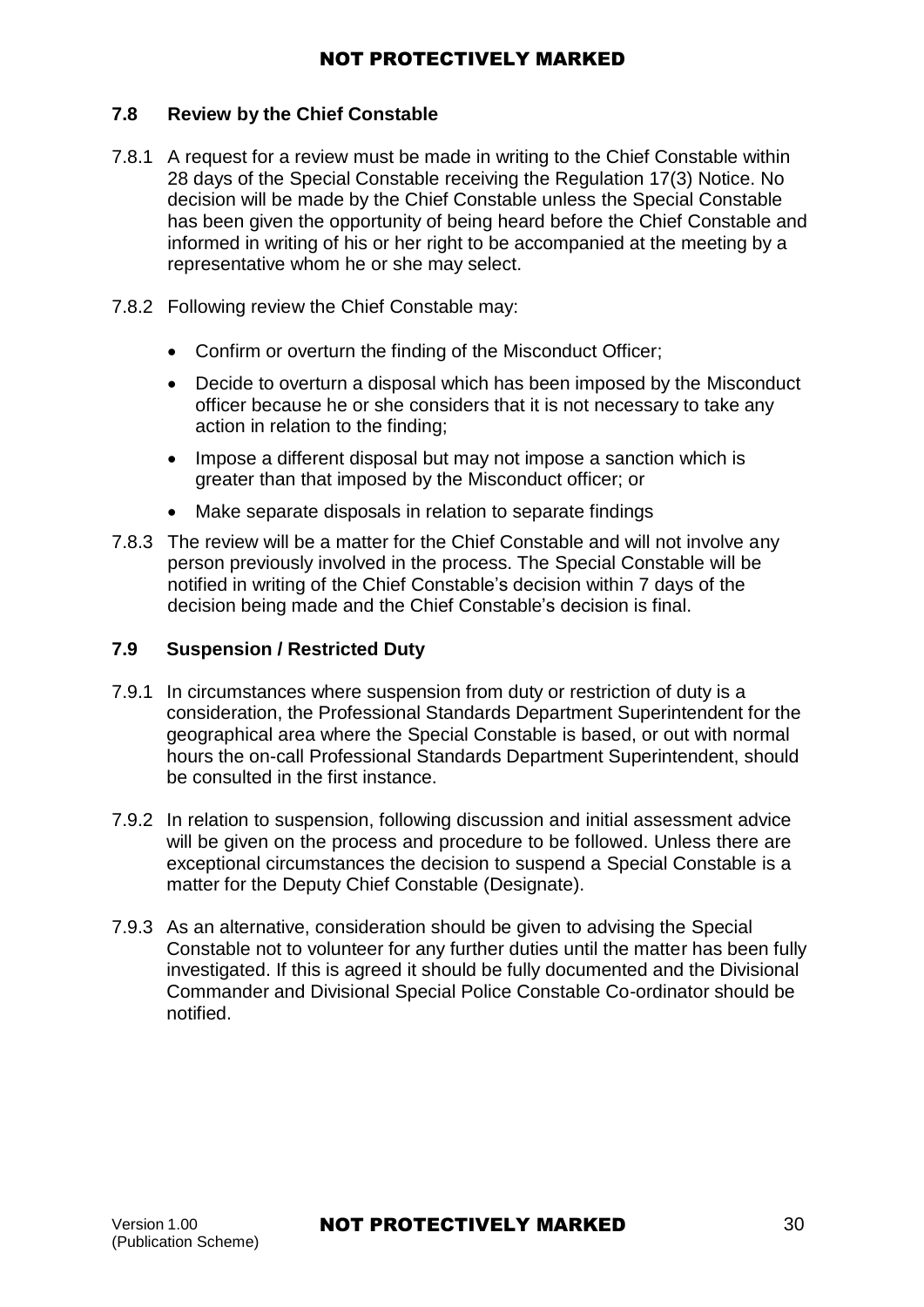7.9.4 An officer suspended from duty will not wear police uniform, with the exception of attending any misconduct proceedings. An officer suspended from duty will be required, at the time of suspension, to surrender their warrant card, any other authorisation held, current notebook, irritant spray and other equipment including Airwave terminal, work issue blackberry/mobile phone and all police keys (this should not be considered an exhaustive list). Suspended officers will have their authorisations for all Police Scotland computer systems withdrawn. Further reference can be obtained from the Suspension of Duty Standard Operating Procedure.

## <span id="page-30-0"></span>**8. Complaints about the Police**

- **8.1** The Police, Public Order and Criminal Justice (Scotland) Act 2006 defines a complaint about the police as "A Statement (whether oral, written or electronic) expressing dissatisfaction about an act or omission by the Authority, by the Police Service or by a person who at the time of the act or omission was a person serving with the Police" which includes Special Constables.
- **8.2** Complaints about Special Constables are dealt with in the same manner as those about regular police officers and guidance can be obtained from the Complaints about the Police SOP.
- <span id="page-30-1"></span>**8.3** Procedures for misconduct and alleged criminal offences relating to Special Constables are contained within The Police Service of Scotland (Special [Constables\) Regulations 2013.](http://www.legislation.gov.uk/ssi/2013/43/contents/made) See also section 7 Misconduct above.

## **9. Resignation and Retiral**

#### **9.1 Resignation**

- 9.1.1 Special Constables who wish to resign their appointment must give one month's notice to the Chief Constable of their intention to resign by submitting the appropriate Resignation/Retiral Form to their line manager or Divisional SPOC.
- 9.1.2 All uniform, warrant card and equipment, which is the property of the police, must be surrendered on resignation. Uniform and equipment should be returned to the line manager or Divisional SPOC who will ensure that it is returned to stores in line with local procedures. Notebooks should be returned and filed in accordance with the Record Retention SOP.

### **9.2 Retiral/Extension of Service beyond 60 Years of Age**

9.2.1 In accordance with the Regulations, a Special Constable must retire at the age of 60 years unless the Chief Constable has given permission to allow the officer to extend his/her service beyond 60 years of age.

## Version 1.00 **NOT PROTECTIVELY MARKED** 31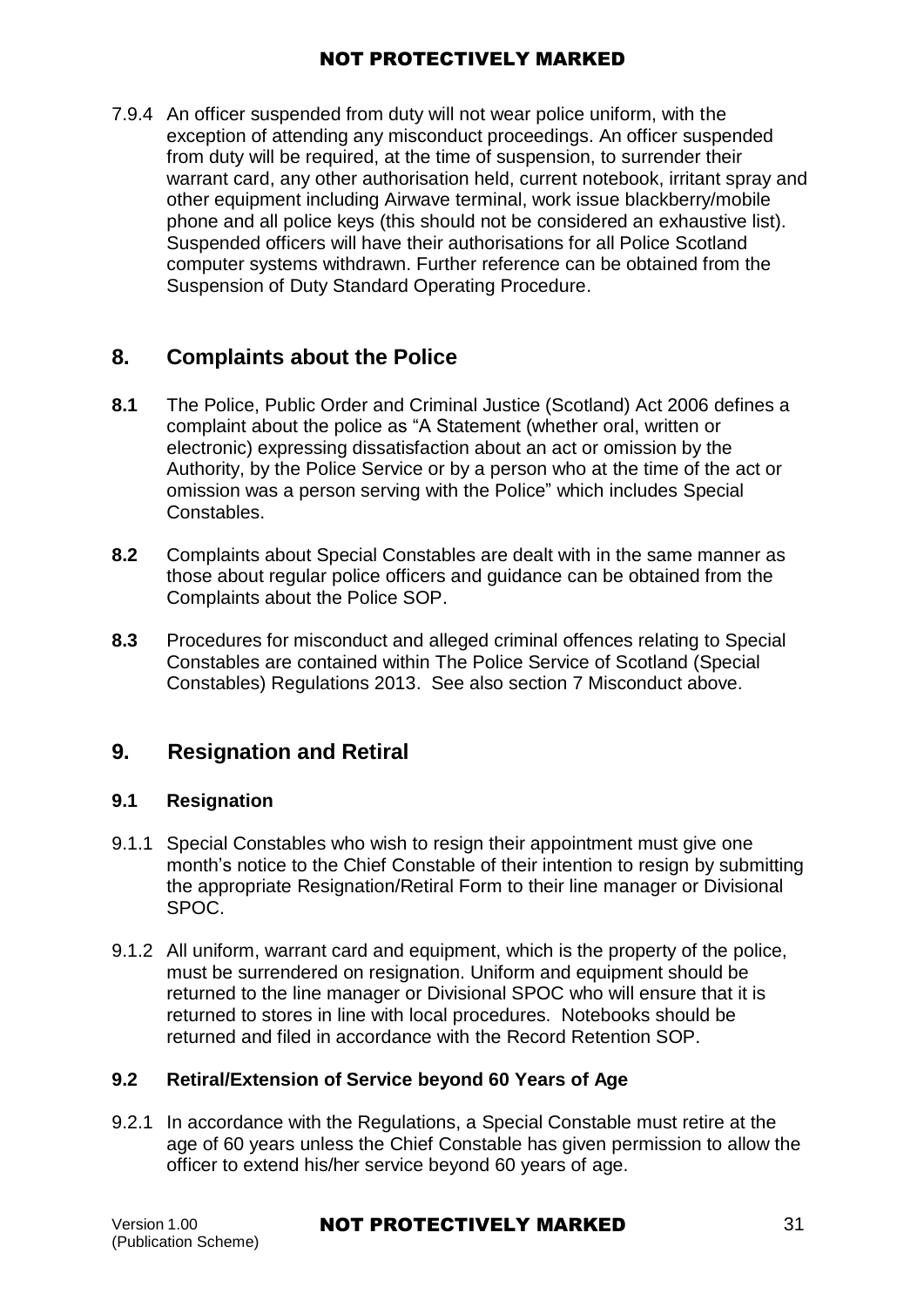- 9.2.2 Divisional SPOC's will identify those approaching retirement and notify each Special Constable of their compulsory retirement date in writing at least six months prior to same and of their ability to request a postponement thereof. Special Constables who wish to continue beyond the age of 60 years should submit Form 120-042 requesting an extension of service to the National Coordinator via their Divisional Superintendent (portfolio holder) no later than 1 month prior to their 60th birthday. This should set out the skills/experience they could offer and an indication of how long they wish to postpone their compulsory retirement date. This postponement would be for a maximum period of one year and at that end of the period the Special Constable will require to compulsorily retire or seek a further postponement and supply the relative supportive details.
- 9.2.3 The report should contain comment from the Divisional Superintendent (portfolio holder) on the Special Constable's performance, discipline and commitment to the role. All officers would be expected to have successfully attained the necessary training during that period, such as OST refresher training. The report will thereafter be submitted to the National Coordinator indicating his/her recommendation.
- 9.2.4 Special Constables who do not wish to continue beyond 60 years of age should follow the resignation procedure outline on section 9.1 above.

### **9.3 Certificates of Service**

- 9.3.1 On resignation/retiral a Special Constable must complete the relevant resignation/retiral form in line with local procedure.
- 9.3.2 The resignation/retiral form is then forwarded to HR or electronically to the relevant email mailbox; HR Shared Services East, HR Shared Services West and HR Shared Services North, who will arrange for a Certificate of Service to be signed by the Divisional Commander and either presented or forwarded to the Special Constable.

## <span id="page-31-0"></span>**10. Maternity**

- **10.1** The Adoption, Maternity and Paternity SOP sets out provisions relating to regular officers and where appropriate these should be followed for Special Constables. Due to the voluntary nature of a Special Constable's duties they are not assigned formal maternity leave, and while they should be supported and encouraged to return to work as soon as reasonable, the final decision on when to return to duty rests with the Special Constable.
- **10.2** Special Constables should inform their Line Manager of any pregnancy or maternity matters. The Line Manager should then ensure full support and welfare is considered by linking in with the Divisional SPOC to ensure the officer is kept updated of all matters relating to the Special Constabulary.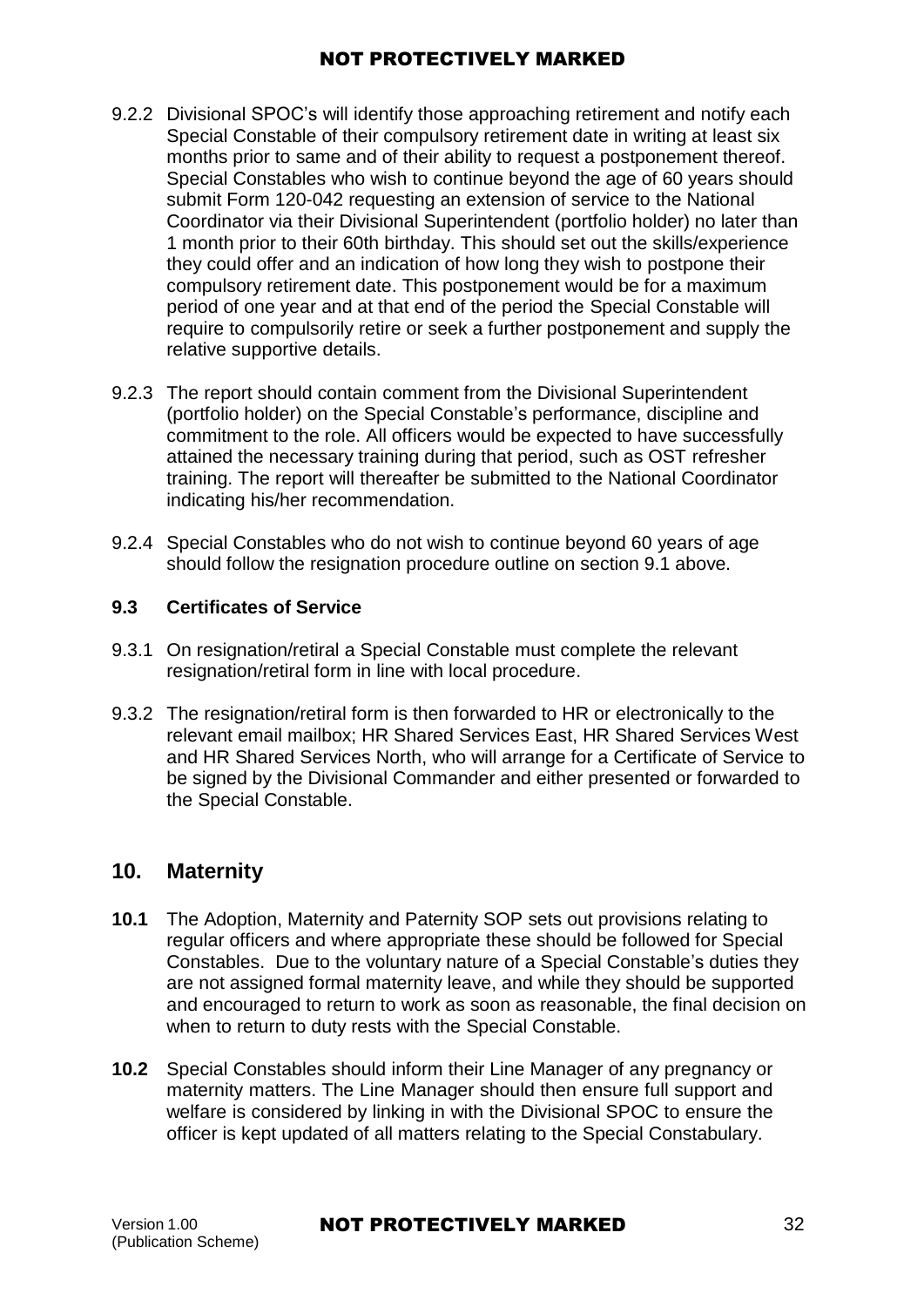## **Appendix 'A'**

## **Transfer Between Divisions**

#### **Brief Guide:**

- **Step 1:** Special Constable submits SCOPE Transfer Request (021-007) via line manager to Divisional SPOC
- **Step 2:** Divisional SPOC discusses the transfer request with the Special Constable
- **Step 3:** Divisional SPOC discusses the transfer request with his/her counterpart in the receiving Division to assess suitability
- **Step 4:** SCOPE Transfer Request (021-007) submitted to Chief Superintendent or nominated officer for consideration
- **Step 5:** If approval not granted then Special Constable notified
- **Step 6:** If approved, Divisional SPOC initiates SCOPE Transfer (021-008) with personal and current posting details and forwards it to his/her counterpart in the receiving Division
- **Step 7:** The receiving Divisional SPOC (in liaison with Divisional Business Unit) completes new posting details on SCOPE Transfer (021-008) and Chief Superintendent or nominated officer completes Management Authorisation
- **Step 8:** Completed SCOPE Transfer (021-008) is forwarded electronically to the SCOPE National Employee Moves mailbox
- **Step 9:** SCOPE National Employee Moves allocates the request to the relevant HR Department who complete the transfer on SCOPE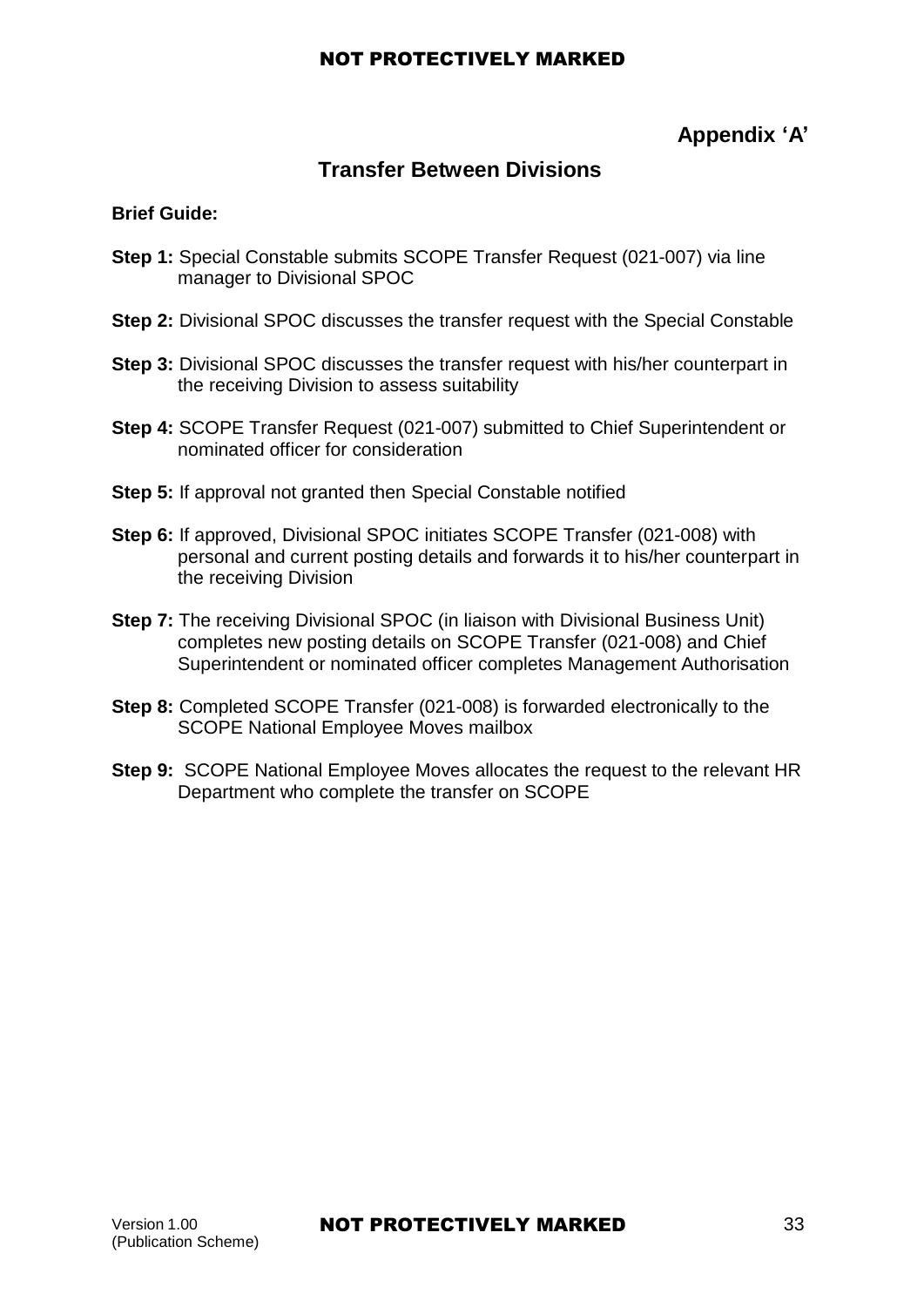## **Appendix 'B'**

## **Transfer Within Divisions**

### **Brief Guide:**

- **Step 1:** Special Constable submits Request for Transfer (Form 021-007), via their line manager who will in turn submit this to the Divisional Special Constable Coordinator.
- **Step 2:** Divisional SPOC discusses the transfer request with the Special Constable and seek any information required from relevant parties such as HR and Resource Management.
- **Step 3**: Divisional SPOC then progresses request with their recommendation to the Superintendent (Portfolio Holder) for consideration.
- **Step 4**: Where the request is not approved then the relevant sections of the Request for Transfer (Form 021-007) should be completed and Special Constable notified of the decision.
- **Step 5:** If the transfer is approved, Divisional SPOC notifies the Special Constable and line manager of the approval and arrange a transfer date.
- **Step 6**: Chief Superintendent completes a SCOPE Transfer (Form 021-008) and sends this, along with the approved Request for Transfer (Form 021-007), to the Divisional Business Unit for action.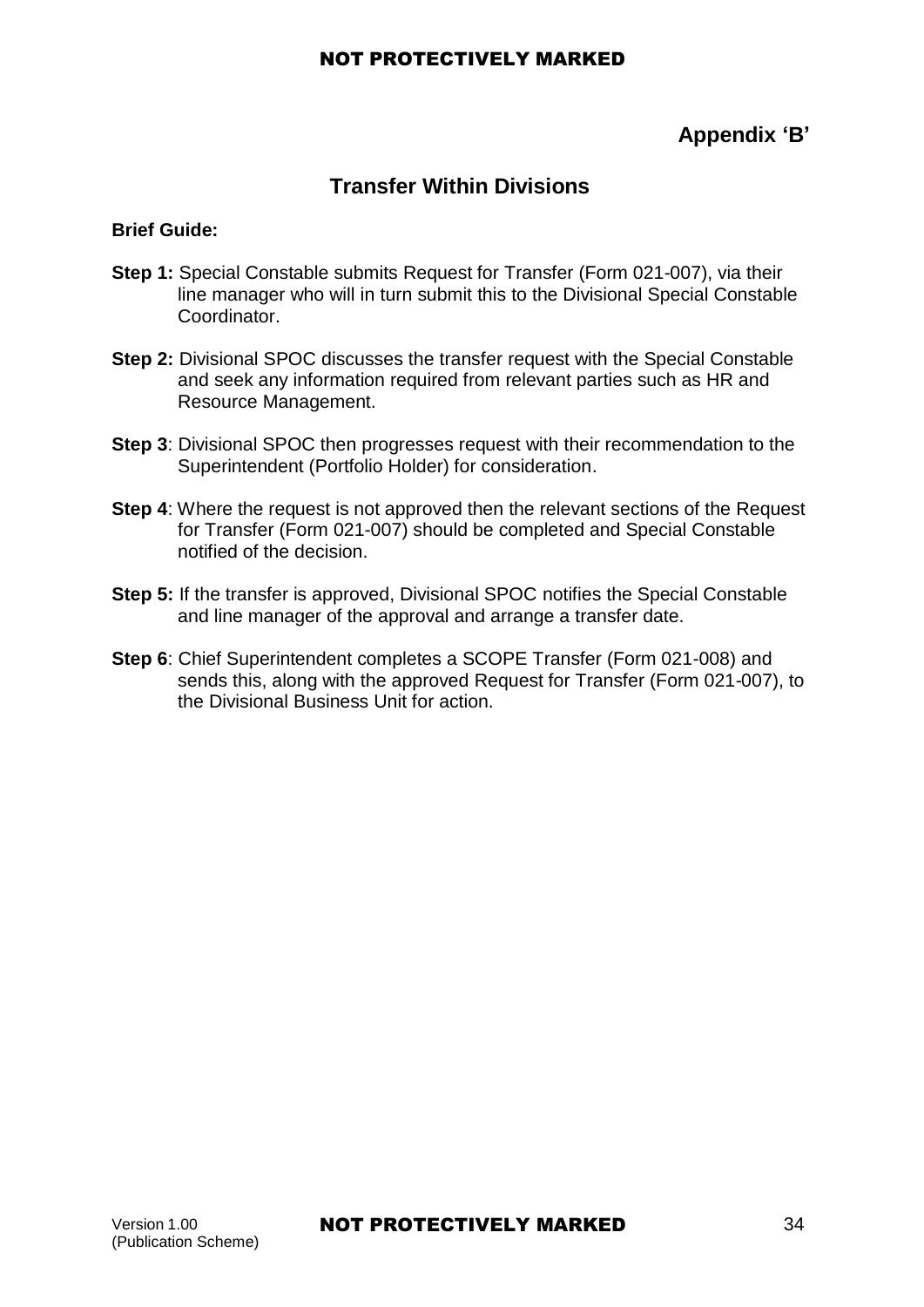## **Appendix 'C'**

## **Excluded Occupations**

Some applicants may be unsuitable for appointment based on the external occupation of the person, where the job or voluntary position creates a potential conflict with the role of special constable.

Some roles are in direct conflict with the office of constable due to the specific functions or powers involved, whilst others may require consideration on an individual basis dependant on the specific role carried out by the candidate.

**The Chief Constable has ultimate discretion regarding an applicant's suitability for the role of Special Constable.**

### **EXCLUDED OCCUPATIONS**

#### **Armed Forces**

The MOD has confirmed that full time armed forces personnel are held to be on a 24 hour-a-day availability basis for essential duties at short or no notice. As a result, it is undesirable for them to enter into an agreement with the local police force if their availability cannot be guaranteed.

Any service-person attempting to join the Special Constabulary would be in direct contravention of the Queens Regulations.

## **Roles concerned with administration of the law**

| Magistrate and Judges                                                  |
|------------------------------------------------------------------------|
| Clerk of the Court                                                     |
| Justice of the Peace and Clerks to JPs                                 |
| Defence agent                                                          |
| Chairman or member of the children's panel                             |
| <b>Public Prosecutor (Procurator Fiscal)</b>                           |
| Member of the Police Board                                             |
| Precognition officer                                                   |
| Sheriff officer                                                        |
| Stenographer, runner for defence or PF                                 |
| Community/Neighbourhood Warden                                         |
| Bailiff, Public Enquiry Officers and Warrant Officers                  |
| School Crossing Patroller/Traffic Wardens/Parking Enforcement Officers |
|                                                                        |

## **Security related roles**

Store Detective

Prison Officer

#### **Other**

**Journalist** Private Detective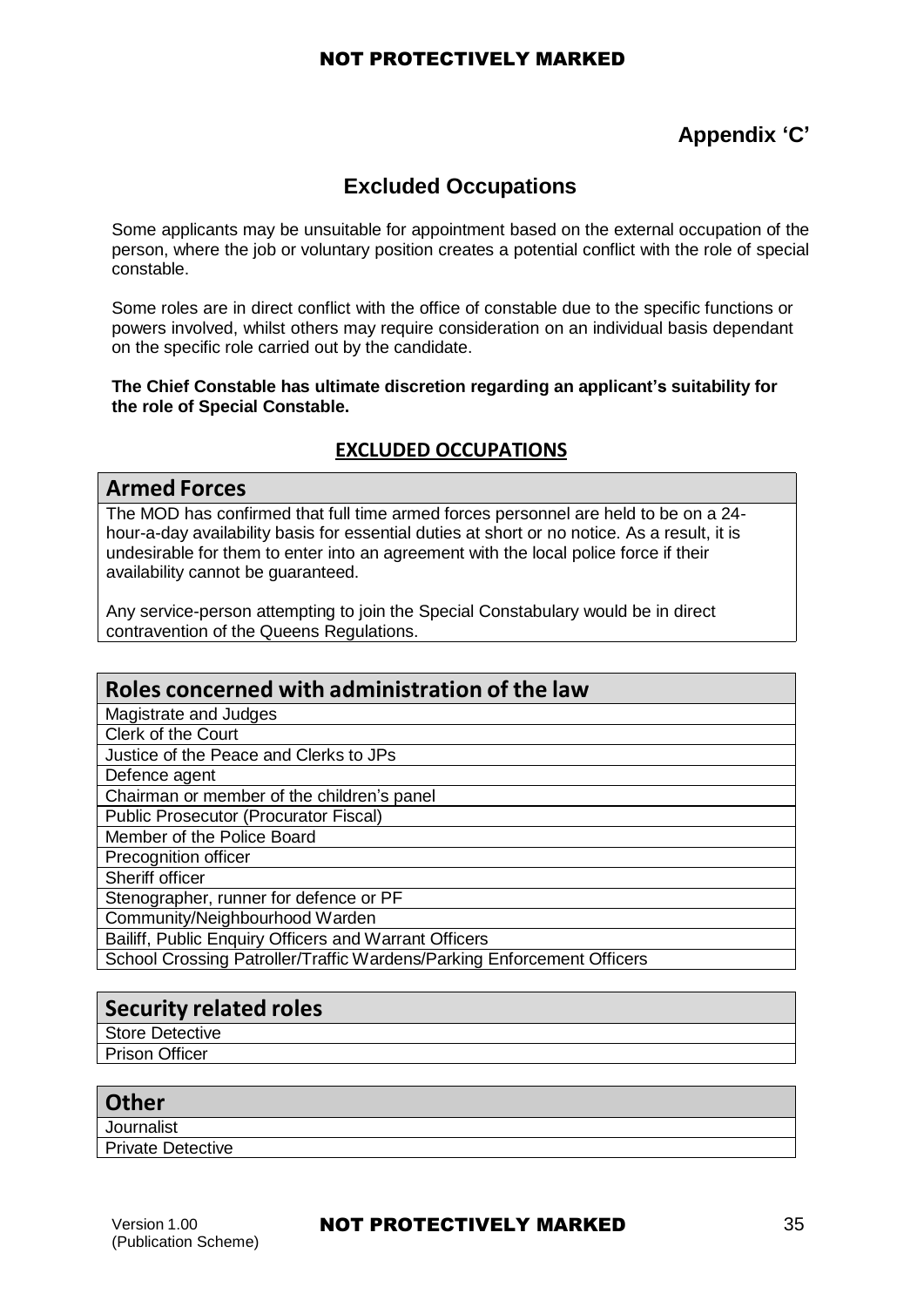## **CASE BY CASE CONSIDERATION**

## **SUBJECT TO EMPLOYER APPROVAL AND/OR SUBJECT TO THE DISCRETION OF THE CHIEF CONSTABLE**

Immigration Service Employee

Members of Medical and Health professions

Armed Force Reservist - reservist commitments taking precedence over SC duty Fire Service Employee - whole time, part time or retained fire fighter

National Crime Agency Employee

Debt Collector

Voluntary Reservist

Probation Officer, Youth and Social Worker, Youth Key Worker

Employees of security organisations, security personnel, guards and door supervisors Any applicant who is a member of a political party/organisation or takes an active part in politics

## **SUBJECT TO BUSINESS INTEREST DECLARATION PROCESS & APPROVAL FROM CHIEF CONSTABLE**

An officer is deemed to have a business interest if that individual, or any member of that individual's family living with that person, holds any licence, certificate or permit granted in pursuance of the laws relating to liquor licensing, betting and gaming or regulating places of entertainment in Scotland or has any financial interest in such licence, certificate or permit.

There will be other roles or occupations that applicants undertake which may present a potential conflict with the powers given to special constables. Any doubt as to the suitability of the applicant on this basis should be referred to your Line Manager.

It is important that the applicant is made aware of the necessity to highlight any external job, whether paid or voluntary, to Police Scotland and the requirement to inform the Police of any subsequent change of occupation should they be accepted for the role.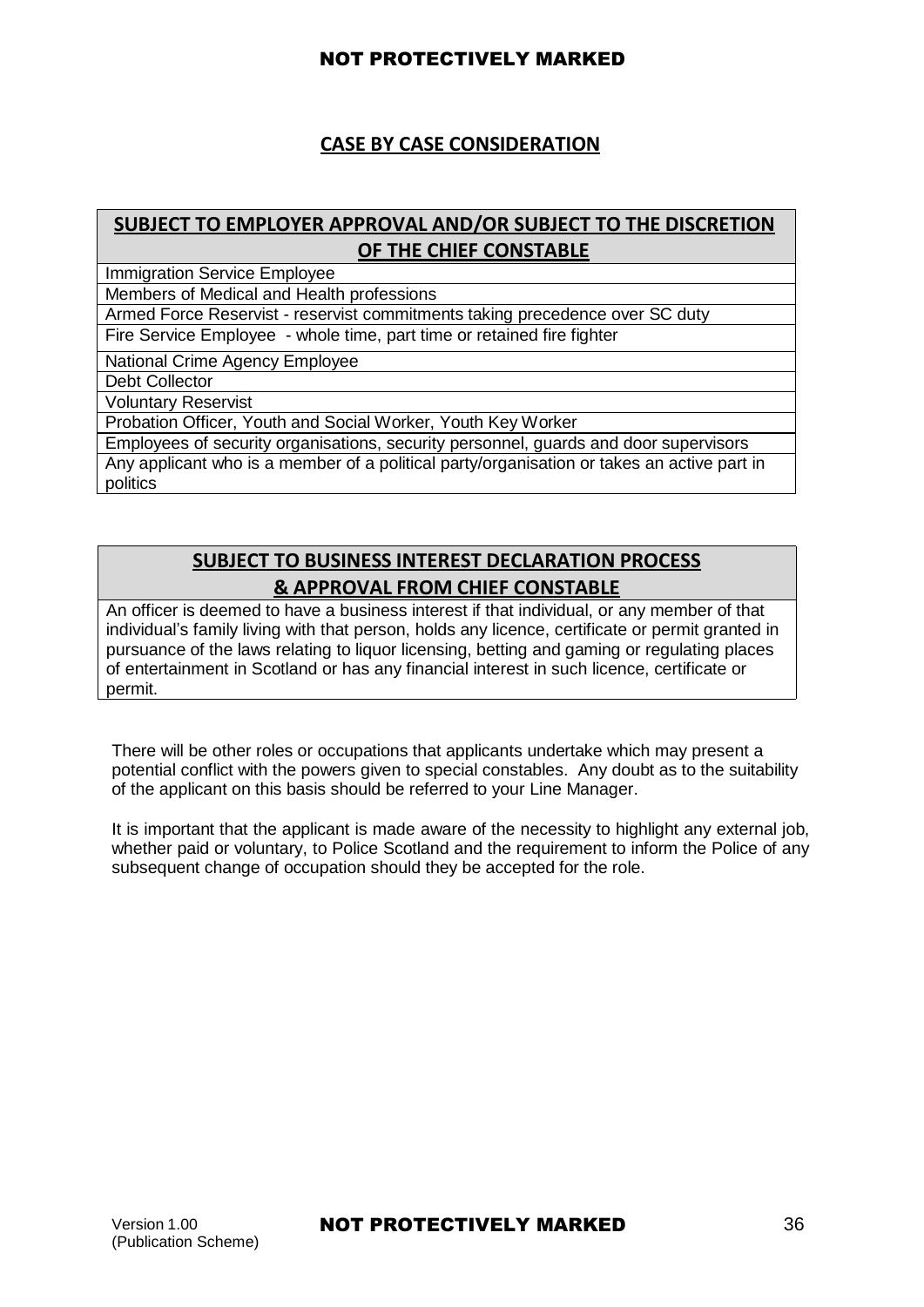## **Appendix 'D'**

## **Associated Legislation**

- The Police Service of Scotland (Special Constables) Regulations 2013 and associated Determinations thereto.
- Police and Fire Reform Act 2012
- The Police, Public Order and Criminal Justice (Scotland) Act 2006
- Official Secrets Act 1989
- The Police Federation (Scotland) Regulations 2013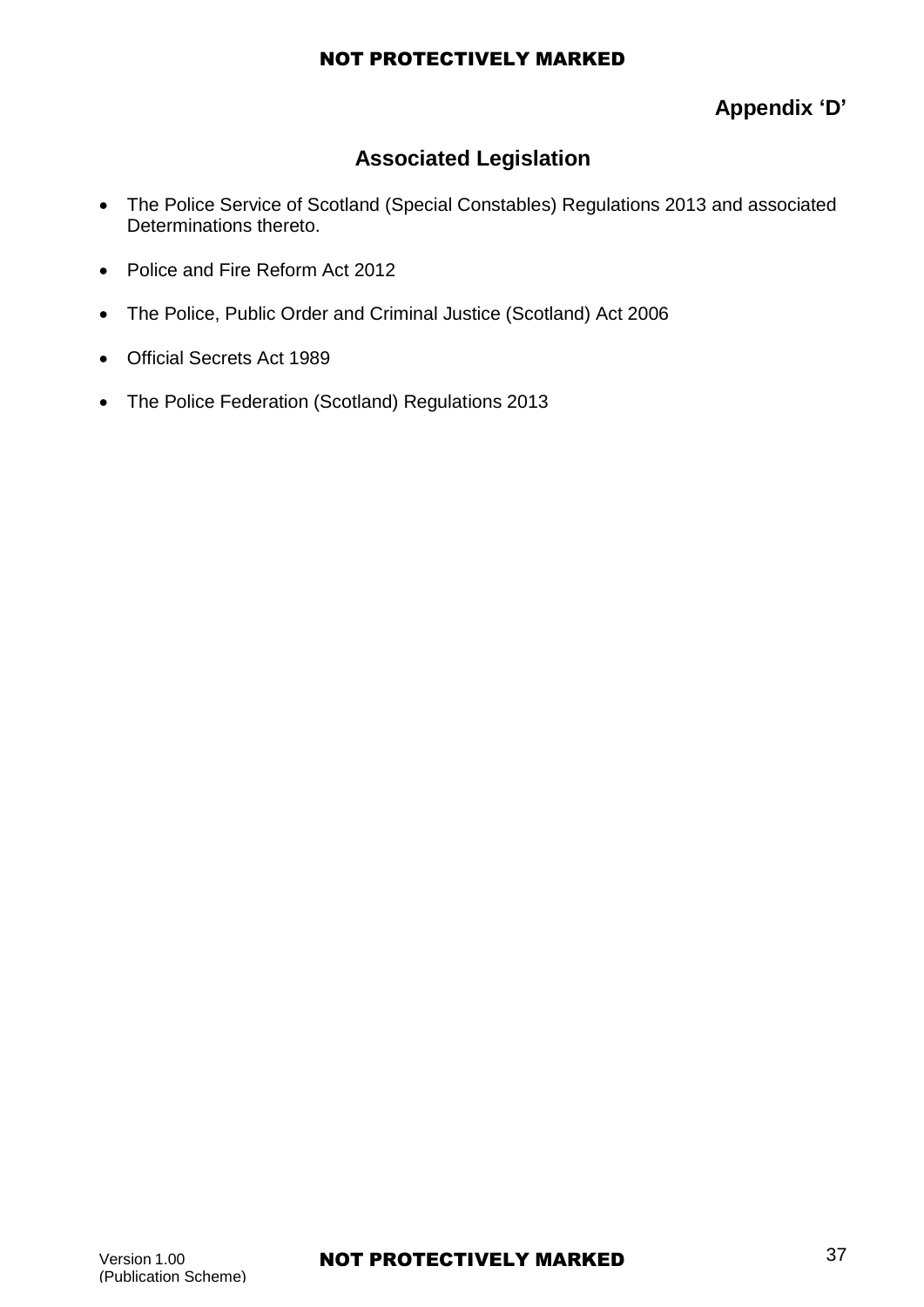## **Appendix 'E'**

## **Associated Reference Documents**

- Adoption, Maternity and Paternity SOP
- Allowances and Expenses (Police Officers) SOP
- Citations (Police Officers and Staff) SOP
- Complaints about the Police SOP
- Death in Service SOP
- Disability in Employment SOP
- Equality, Diversity and Dignity SOP
- Health and Safety SOP
- Postings and Transfer (Police Officers) SOP
- PSoS Special Constables National Strategy
- Record Retention SOP
- SCOPE Duty Roster Special Constable Management Guidance Document
- Stress Management SOP
- Training Administration SOP
- Transgender People in Employment SOP
- Trauma and Risk Management SOP
- Use of Force SOP